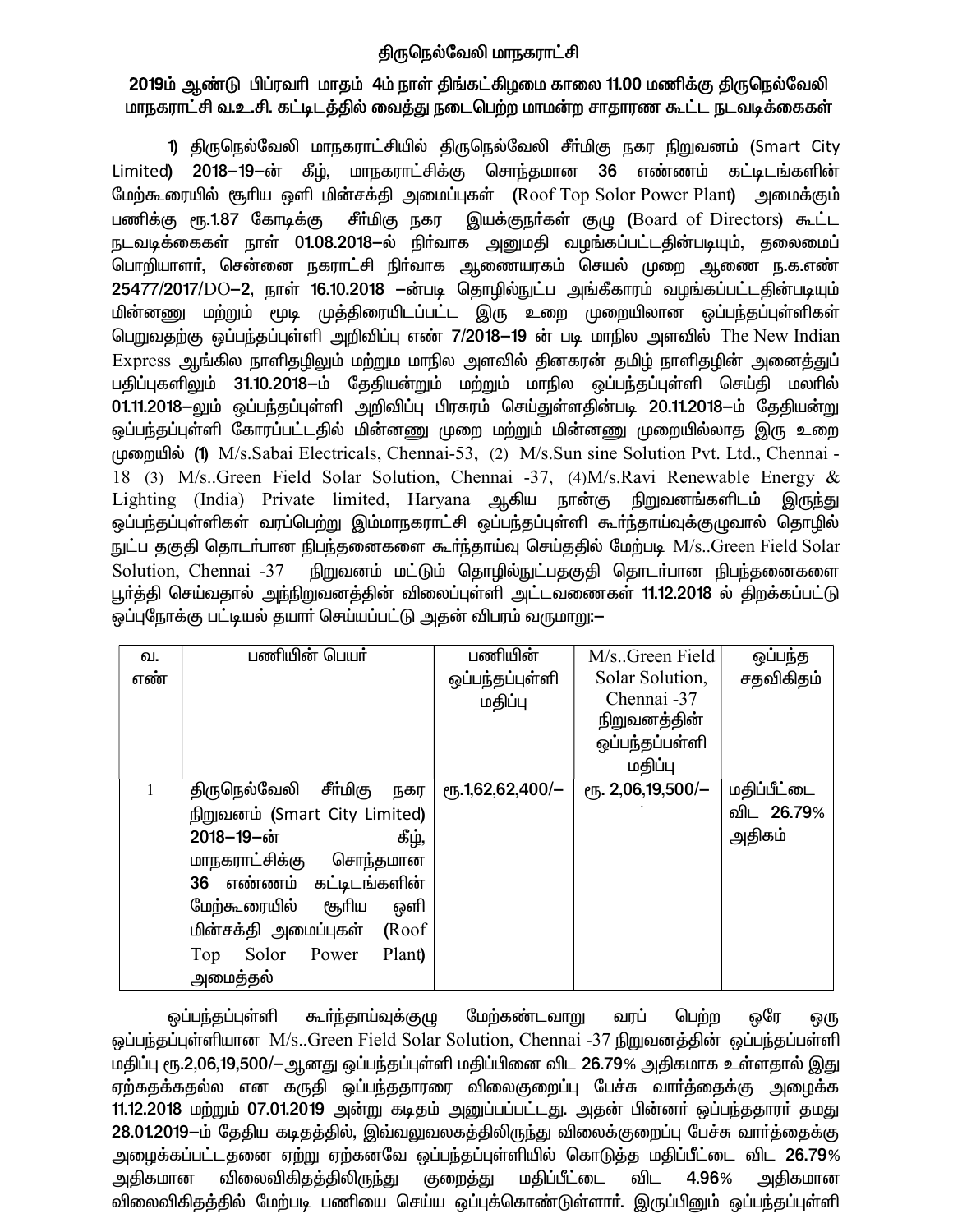கூர்ந்தாய்வுக்குமு M/s..Green Field Solar Solution, Chennai -37 நிறுவனத்தின் முதலாவது விலைக்குறைப்பு பேச்சுவார்த்தையில் கொடுத்துள்ள தொகை ரூ.1,70,68,744/— ஆனது மதிப்பீட்டை விட 4.96% அதிகமாக உள்ளதால் ஒப்பந்ததாரரை மீண்டும் விலைகுறைப்பு பேச்சு வார்த்தைக்கு அழைக்க 29.01.2019 அன்று கடிதம் அனுப்பப்பட்டது. அதன் பின்னா் ஒப்பந்ததாரா் தமது 01.02.2019-ம் தேதிய கடிதத்தில், இவ்வலுவலகத்திலிருந்து விலைக்குறைப்பு பேச்சு வார்த்தைக்கு அழைக்கப்பட்டதனை ஏற்று தற்போது மேற்படி பணிக்கு தேவையான Solar Panel, DC Isolator, Cables and accessories, Junction Boxes, Mounting Structure, Protection controls **unnum** Calmon ஆட்களுக்கான கூலி ஆகியவை சந்தையில் எதிா்பாராதவிதமாக அதிகமாகிவிட்டபடியால் மேலும் விலைக்குறைப்பு செய்ய இயலாது என இறுதியாகவும், முடிவாகவும் தெரிவித்துள்ளார்.

எனவே 04.02.2019 —ம் தேதிய ஒப்பந்தப்புள்ளி கூர்ந்தாய்வுக் குழு கூட்ட நடவடிக்கையில் M/s..Green Field Solar Solution, Chennai -37 நிறுவனத்தின் இரண்டாவது விலைக்குறைப்பு பேச்சுவார்த்தைக்குப் பின் வரும் ஒப்பந்தப்புள்ளி மதிப்பு ரூ.1,70,68,744/— மதிப்பீட்டை விட 4.96% கூடுதலான ஒப்பந்தப்புள்ளியை மாமன்றம் முடிவு செய்யலாம் என பரிந்துரை செய்துள்ளதின்படி மாமன்றத்தின் அனுமதிக்கும் முடிவிற்கும்.

### அலுவலகக் குறிப்பு:

அ)திருநெல்வேலி சீா்்மிகு நகர நிறுவனம் (Smart City Limited) 2018–19ன் கீம். மாநகராட்சிக்கு சொந்தமான 36 எண்ணம் கட்டிடங்களின் மேற்கூரையில் சூரிய ஒளி மின்சக்தி அமைப்புகள் (Roof Top Solor Power Plant) அமைக்கும் பணி அத்தியாவசியமான பணியாக இருப்பதாலும், திட்டப்பணியாக இருப்பதாலும், பொதுமக்கள் நலன் கருதி மேற்படி பணியினை மேற்கொள்ள வேண்டியிருப்பதாலும், தமிழ்நாடு நகா்ப்புற உள்ளாட்சிகளுக்கான பொறியியல் நடைமுறை நுால் தொகுப்பு—1, அத்தியாயம் 2, உட்பிரிவு 2.7.2—ன்படி ஒப்பந்தப்புள்ளி முதல் அழைப்பில் கூட மதிப்பீட்டை விட 5% வரை கூடுதலாக பெறப்படும் ஒப்பந்தப்புள்ளிகளை ஒப்புக் கொள்வதற்கு மாமன்றம் அனுமதிக்கலாம் என வழிவகை செய்யப்பட்டுள்ளதாலும், 04.02.2019—ம் தேதிய ஒப்பந்தப்புள்ளி கூர்ந்தாய்வுக் குழு கூட்ட நடவடிக்கையில் M/s..Green Field Solar Solution, Chennai -37 நிறுவனத்தின் இரண்டாவது விலைக்குறைப்பு பேச்சுவார்த்தைக்குப் பின்வரும் ஒப்பந்தப்புள்ளி மதிப்பு ரூ.1,70,68,744/– மதிப்பீட்டை விட 4.96% கூடுதலான ஒப்பந்தப்புள்ளியை மாமன்றம் முடிவு செய்யலாம் என பாிந்துரை செய்துள்ளதின்படி மாமன்றம் ஒப்புக் கொண்டு அனுமதிக்கலாம்.

ஆ) மேற்படி பணியின் மதிப்பிட்டுத் தொகை ரூ.187 லட்சத்திற்கு திருநெல்வேலி சீா்மிகு நகரநிறுவனம் 2018–2019ன் கீம் ஒதுக்கீடு செய்யப்பட்ட தொகை போக கூடுகலாகும் தொகையை மாநகராட்சி பொது நிதியிலிருந்து மேற்கொள்வதற்கும் மாமன்றம் அனுமதி வழங்கலாம்.

தீர்மானம் எண் 167

<u>அலுவலகக் குறிப்பு அங்கீகரிக்கப்பட்டது.</u>

(ஒ.பு.அ.எண் 7/திருநெல்வேலி சீா்மிகு நகர நிறுவனம்/2018—19/SCM)

2) இம்மாநகராட்சிப் பகுதியில் உள்ள 40 சுய உதவிக் குழுக்களைச் சார்ந்த 645 நபர்களை 05.10.2018 முதல் 88 நாட்கள் திடக்கழிவு மேலாண்மைப் பணியில் ஈடுபடுத்தவும் அதற்கான செலவினக்கிற்கும் மாமன்றக் கீா்மானம் எண்  $112.$ நாள் 29.10.2018-ல் அனுமதி வழங்கப்பட்டுள்ளது. இம்மாநகராட்சிப் பகுதிகளில் உள்ள 4 மண்டல அலுவலகங்கள் மற்றும் சந்திப்பு பேருந்து நிலையம் மற்றும் புதிய பேருந்து நிலையம் ஆகிய பகுதிகளில் மேற்படி துப்புரவுப் பணியாளர்கள் பணியில் ஈடுபடுத்தப்பட்டு வருகின்றனா். மேற்படி சுய உதவிக்குழுக்களின் அனுமதி காலம் 31.12.2018 உடன் முடிவடைகின்றது.

எனவே கீழ்க்கண்ட விபரப்படி 40 சுய உதவிகுழுக்கள் மூலம் உள்ள கீழ்க்கண்ட 645 நபா்களை 03.01.2019 முதல் 88 நாட்களுக்கு திடக்கழிவு மேலாண்மை திட்டத்தின் கீழ் பணிபுரியவும் அதற்கான செலவினத்திற்கு மாமன்றத்தின் பார்வைக்கும், முடிவுக்கும்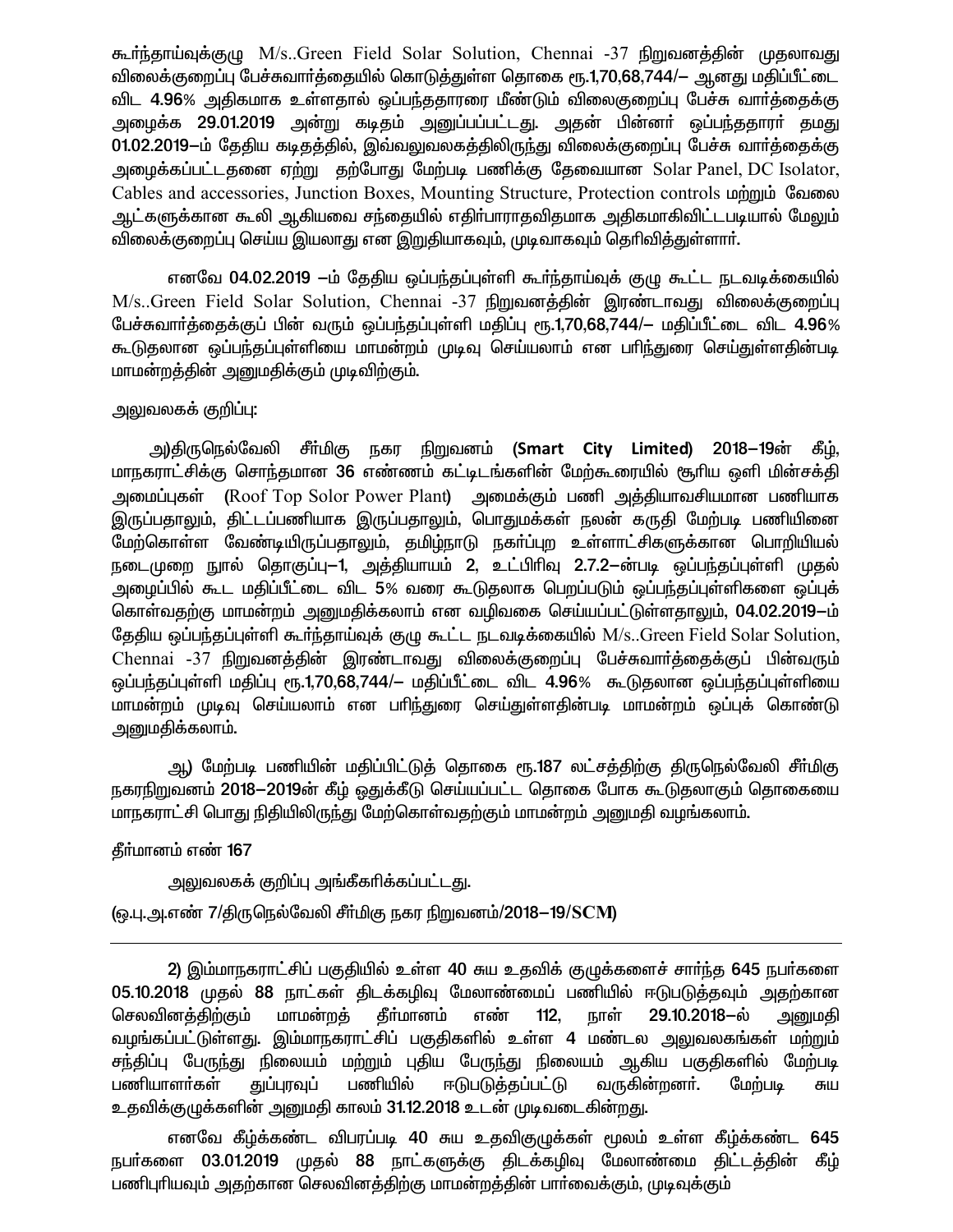| வ.                      |                                              | உறுப்பினர் | பணியில்                                        |
|-------------------------|----------------------------------------------|------------|------------------------------------------------|
| எண்                     | சுய உதவிக் குழுவின் பெயா்                    | களின்      | ஈடுபடுத்தப்பட்டுள்ள வார்டு                     |
|                         |                                              | எண்ணிக்கை  | அலுவலகம் மற்றும் வாா்டு                        |
| $\mathbf{1}$            | அக்னி சிறகுகள் சுகாதாரப் பணிக்குழு           | 26         | திருநெல்வேலி வாா்டு                            |
| $\mathbf{2}$            | அக்னி பறவைகள்  ககாதாரப் பணிக்குழு            | 23         | திருநெல்வேலி வாா்டு                            |
| 3                       | தாமிரபரணி சுகாதாரப் பணிக்குழு                | 20         | திருநெல்வேலி வாா்டு                            |
| $\overline{\mathbf{4}}$ | அருந்ததியா் சுகாதாரக் குழு                   | 25         | திருநெல்வேலி வார்டு                            |
| $\mathbf 5$             | சாரா சுகாதார சுய உதவிக் குழு                 | 26         | திருநெல்வேலி வாா்டு                            |
| $\bf 6$                 | வெண்ணிலா சுகாதாரப் பணிக்குழு                 | 23         | தச்சநல்லூா் மண்டலம்                            |
| $\overline{7}$          | பசுமை சுகாதாரப் பணிக்குழு                    | 12         | தச்சநல்லூா் மண்டலம்                            |
| 8                       | ஸ்ரீ ஜெயம் சுகாதாரப் பணிக்குழு               | 15         | தச்சநல்லூா் மண்டலம்                            |
| $\boldsymbol{9}$        | காந்திஜி சுகாதாரப் பணிக்குழு                 | 11         | தச்சநல்லூா் மண்டலம்                            |
| 10                      | ஸ்ரீ பேராட்சி அம்மன் ஆண்கள் குழு             | 20         | தச்சநல்லூா் மண்டலம்                            |
| 11                      | ஸ்ரீ உலகம்மன் சுகாதாரப் பணிக்குழு            | 10         | தச்சநல்லூா் மண்டலம்                            |
| 12                      | ஸ்ரீ முத்தாரம்மன் ஆண்கள் பணிக்குழு           | 19         | தச்சநல்லூா் மண்டலம்                            |
| 13                      | வடக்கத்தி மாரியம்மன் சுகாதாரக் குழு          | 20         | தச்சநல்லூா் மண்டலம்                            |
| 14                      | APJ அப்துல் கலாம் ஆண்கள் குழு                | 10         | தச்சநல்லூா் மண்டலம்                            |
| 15                      | ஸ்ரீ செல்வ விநாயகா் சுகாதாரப் பணிக்குழு      | 12         | பாளை மண்டலம்                                   |
| 16                      | ஸ்ரீ காளியம்மன் சுகாதாரப் பணிக்குழு          | 12         | பாளை மண்டலம்                                   |
| 17                      | தந்தை பெரியாா் சுகாதாரப் பணிக்குழு           | 13         | பாளை மண்டலம்                                   |
| 18                      | ஆதி சக்தி சுகாதாரப் பணிக்குழு                | 13         | பாளை மண்டலம்                                   |
| 19                      | அன்னை இந்திரா மகளிா் சுயஉதவிக்குழு           | 18         | பாளை மண்டலம்                                   |
| 20                      | டாக்டா் அம்பேத்காா் ஆண்கள் குழு              | 23         | பாளை மண்டலம்                                   |
| 21                      | தளபதி ஒண்டிவீரன் சுயஉதவிக்குழு               | 12         | பாளை மண்டலம்                                   |
| 22                      | மகாராஜா ஆண்கள் சுயஉதவிக்குழு                 | 15         | பாளை மண்டலம்                                   |
| 23                      | ஒம்சக்தி சுகாதாரப் பணிக்குழு                 | 12         | பாளை மண்டலம்                                   |
| 24                      | முத்தாரம்மன் சுயஉதவிக்குழு                   | 10         | பாளை மண்டலம்                                   |
| 25                      | ஸ்ரீ அன்னை தெரசா சுயஉதவிக்குழ <mark>ு</mark> | 14         | பாளை மண்டலம்                                   |
| 26                      | நேருஜி ஆண்கள் சுகாதாரக் குழு                 | 14         | மேலப்பாளையம் மண்டலம்                           |
| 27                      | மங்களாஸ்வாி பெண்கள் சுயஉதவிக்குழு            | 21         | மேலப்பாளையம் மண்டலம்                           |
| 28                      | பாரதி ஆண்கள் சுயஉதவிக்குழு                   | 19         | மேலப்பாளையம் மண்டலம்                           |
| 29                      | செங்கை வாஞ்சிநாதன் சுகாதாரக் குழு            | 18         | மேலப்பாளையம் மண்டலம்                           |
| 30                      | மங்கள<br>விநாயகா் ஆண்கள்<br>சுய              | 16         | மேலப்பாளையம் மண்டலம்                           |
|                         | உதவிக்குழு                                   |            |                                                |
| 31                      | செந்தமிழ் மகளிா் சுயஉதவிக்குழு               | 10         | மேலப்பாளையம் மண்டலம்                           |
| 32                      | சுபாஷ் சந்திரபோஸ் சுகாதாரப் பணிக்குழு        | 12         | மேலப்பாளையம் மண்டலம்                           |
| 33                      | நேதாஜி சுய உதவிக்குழு                        | 14         | மேலப்பாளையம் மண்டலம்                           |
| 34                      | செம்மொழி சுயஉதவிக்குழு                       | 17         | மேலப்பாளையம் மண்டலம்                           |
| 35                      | அன்னை சத்தியா சுயஉதவிக்குழு                  | 15         | மேலப்பாளையம் மண்டலம்                           |
| 36                      | அன்னை சந்தியா சுயஉதவிக்குழு                  | 12         | மேலப்பாளையம் மண்டலம்                           |
| 37                      | திருப்பதி சுகாதாரக்குழு                      | 18         | மேலப்பாளையம் மண்டலம்                           |
| 38                      | காளியம்மன்<br>ஆண்கள்<br>சுகாதாரப்            | 17         | மேலப்பாளையம் மண்டலம்                           |
|                         | பணிக்குழு                                    |            |                                                |
| 39                      | தந்தை பெரியார் ஆண்கள் பணிக்குழு              | 16         | மேலப்பாளையம் மண்டலம்                           |
| 40                      | $TMC$ 40 சுகாதார சிறப்பு பணிக்குழு           | 12         | ராமயன்பட்டி உரக்கிடங்கு<br>தச்சநல்லூா் மண்டலம் |
|                         | மொத்தம்                                      | 645        |                                                |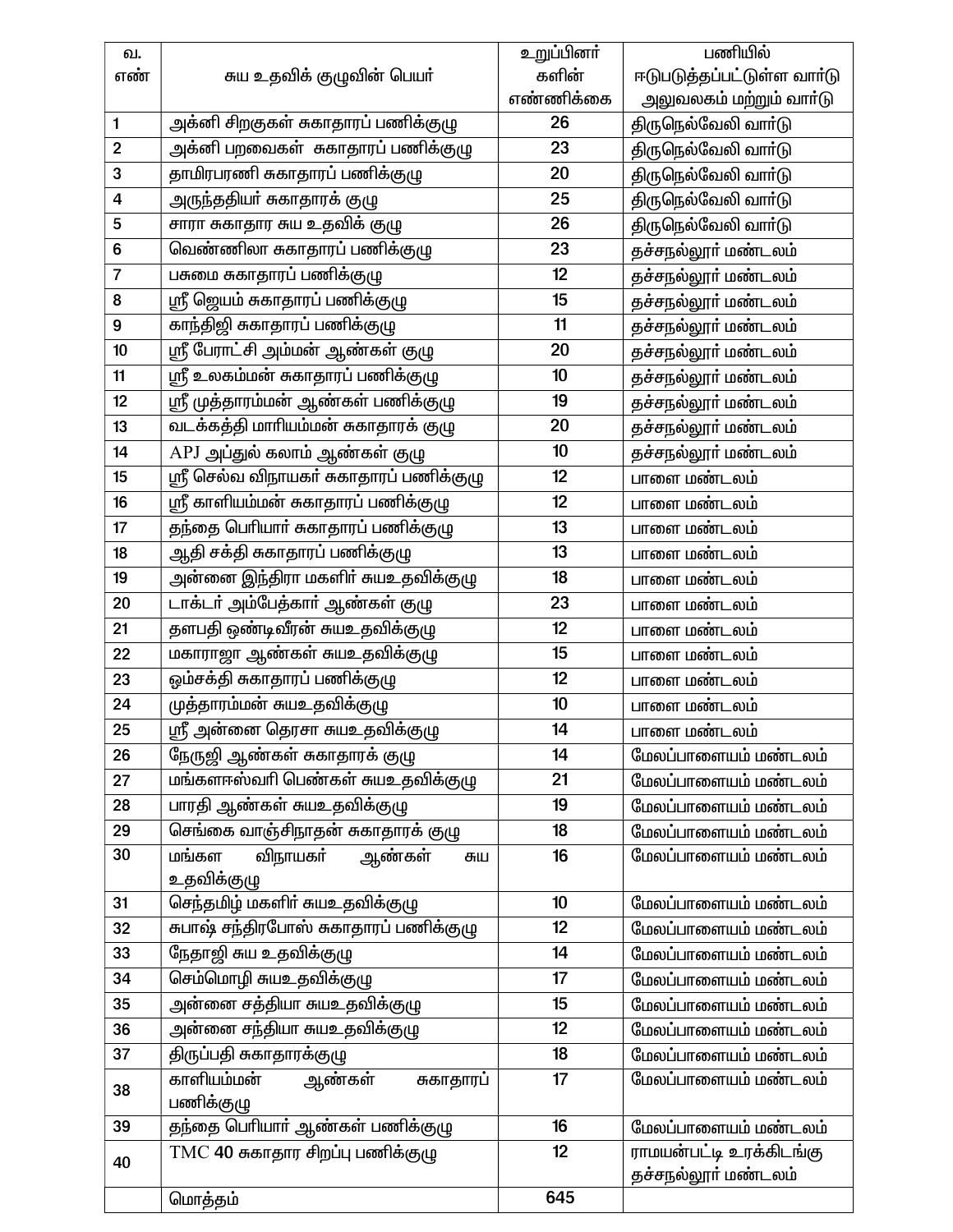### அலுவலகக் குறிப்பு:

அ) உச்சநீதிமன்ற வழிகாட்டுதலின் அடிப்படையில் ஏற்படுத்தப்பட்டுள்ள நகராட்சி திடக்கழிவு (மேலாண்மை மற்றும் கையாளுதல்) விதிகள் 2000—ஐப் பின்பற்றி குப்பையினை வீடுவீடாகச் சென்று மக்கும் மற்றும் மக்காக குப்பையாகப் பிரித்து வாங்க வேண்டியது இன்றியமையாத ஒன்றாகும். இம்மாநகராட்சியிலுள்ள குறைந்த எண்ணிக்கையிலான துப்புரவுப் பணியாளா்களைக் கொண்டு மாநகரப் பகுதி முழுவதிலும் திடக்கழிவு மேலாண்மைப் பணிகளை மேற்கொள்ள இயலாத நிலை உள்ளது. இந்நிலையில் இக்குழுக்களைச் சேர்ந்த நபர்களுக்கு நாள் ஒன்றுக்கு ரூ.339/—என்ற அடிப்படையில் தொகை வழங்குவதால் மாநகராட்சிக்கு ஏற்படும் செலவினம் வெகுவாக குறைகின்றது. மேலும் அரசாணை எண் 69, நகராட்சி நிர்வாகம் மற்றும் குடிநீர் வழங்கு (ந.நி.3) துறை, நாள் 04.05.98ன் மூலம் தமிழ்நாட்டில் நகராட்சி சேவைப் பணிகளை தனியார் மயமாக்குதல் குறித்து வெளியிடப்பட்டுள்ள கொள்கைக் குறிப்பில், தனியார்மயமாக்கப்பட வேண்டிய சேவைப்பணிகளுள் திடக்கழிவு மேலாண்மையும் ஒன்று எனத் தெரிவிக்கப்பட்டுள்ளது. மேலும் நிரந்தர துப்புரவு பணியாளர்கள் பணியமர்த்தினால் மாதம் ஒன்றுக்கு ரூ.1,25,00,000/— ஆகும். சுய உதவிக் குமுக்களை பணியில் ஈடுபடுக்கினால் மாதம் ஒன்றுக்கு <sub>C</sub>ஈ.65.59.650/— ஆகும். மேற்கண்ட காரணங்களின் அடிப்படையில் மேற்கண்ட 40 சுய உதவிக் குழுக்களை (645 நபர்கள்) நபர் ஒருவருக்கு நாள் ஒன்றுக்கு ரூ.339/— என மாவட்ட ஆட்சித்தலைவரின் செயல்முறை ஆணை ந.க.எண் 3550/2017 நாள் 25.07.2017—ன்படி மாமன்றத் தீர்மானம் எண் 112. நாள் 29.10.2018-ன்படி தின ஊதியம் அடிப்படையில் 05/10/2018 முதல் 31/12/2018 முடிய 88 நாட்கள் பணிபுரிய அனுமதிக்கப்பட்ட காலம் முடிவடைகிறது. மேலும் 03.01.2019 முதல் 88 நாட்களுக்கு மேற்படி சுயஉதவிக்குமு பணியாளர்களை திடக்கழிவு மேலாண்மைப் பணியில் ஈடுபடுக்கவும் அதற்காகும் மொத்த செலவினத்தினை மாநகராட்சி பொது நிதியிலிருந்து மேற்கொள்ள மாமன்றம் அனுமதி வழங்கலாம்.

### தீர்மானம் எண் 168

அலுவலகக் குறிப்பு அங்கீகரிக்கப்பட்டது.

# (எச்2/7560/98-யை.அ)

3) திருநெல்வேலி மாநகராட்சி தச்சநல்லூா் மண்டலப் பகுதியில் 8 குடியிருப்போா் நலச்சங்கமும், பாளையங்கோட்டை மண்டல பகுதியில் 10 குடியிருப்போர் நலச்சங்கமும், மேலப்பாளையம் மண்டல பகுதியில் 14 குடியிருப்போர் நலச்சங்கங்களிலும் 10 ஆண்டுகளாக அடிப்படையில் நலச்சங்கங்களின் மேற்பாாா்வையாளாின் கீழ் துப்பரவு பணிகள் ஒப்பந்த மேற்கொள்ளப்பட்டு வந்தது. தற்போது மேற்படி நலச்சங்கங்களுடன் மேற்கொள்ளப்பட்ட ஒப்பந்தம் 01.01.2018 முதல் ரத்து செய்யப்பட்டு மாநகராட்சி மூலம் துப்புரவு பணி மேற்கொள்ளப்பட்டு வருகின்றது. இம்மாநகராட்சியில் பணியாற்றும் நிரந்தர துப்புரவு பணியாளர்களின் பற்றாக்குறையை கருத்தில் கொண்டு மண்டல சுகாதார அலுவலா்களால் கெரிவிக்கப்பட்ட துப்புரவு பணியாளா்களின் தேவைப்பட்டியலின்படி சுயஉதவிக்குமு துப்புரவு பணியாளா்களை கொண்டு துப்புரவு பணி மேற்கொள்ள ஏதுவாக தச்சநல்லூர் மண்டலத்திற்க்கு 19 நபர்கள் கொண்ட ஒரு சுய உதவிக்குமுவும், பாளையங்கோட்டை மண்டலக்கிற்கு 15 நபர்கள் கொண்ட இரண்டு சுய உதவிக்கு குழுவும், மேலப்பாளையம் மண்டலத்திற்கு 17 நபர்கள் மற்றும் 16 நபர்கள் கொண்ட இரண்டு சுயஉதவிக்குமுவும் ஏற்படுக்கி மேற்படி பணியாளர்கள் மூலம் திடக்கழிவு மேலாண்மை பணி 01.01.2018 முதல் 88 நாட்களுக்கு மேற்கொள்ளவும், அதற்கான செலவினத்திற்கும் மாமன்றத் கீர்மானம் நாள் 28.03.2018–ல் அனுமகி எண்  $13.$ பெறப்பட்டு அகன்படி மேற்படி சுயஉதவிக்குமுக்கள் பணியாளர்கள் பணிபுரிந்து வருகின்றனர்.

மேற்படி பணியாளர்களின பணிக்காலம் மாமன்றம் தீர்மானம் எண் 113, நாள் 29.01.2018—ன் பரிகாரம் 25.12.2018 உடன் முடிவடைவதால் மேலும் 28.12.2018 முதல் 88 நாட்களுக்கு மேற்படி பணியாளா்களை பணியில் ஈடுபடுத்துவதற்கும் அதற்கான செலவினத்திற்கும் மாமன்றத்தின் அனுமதிக்கும் வைக்கப்படுகிறது.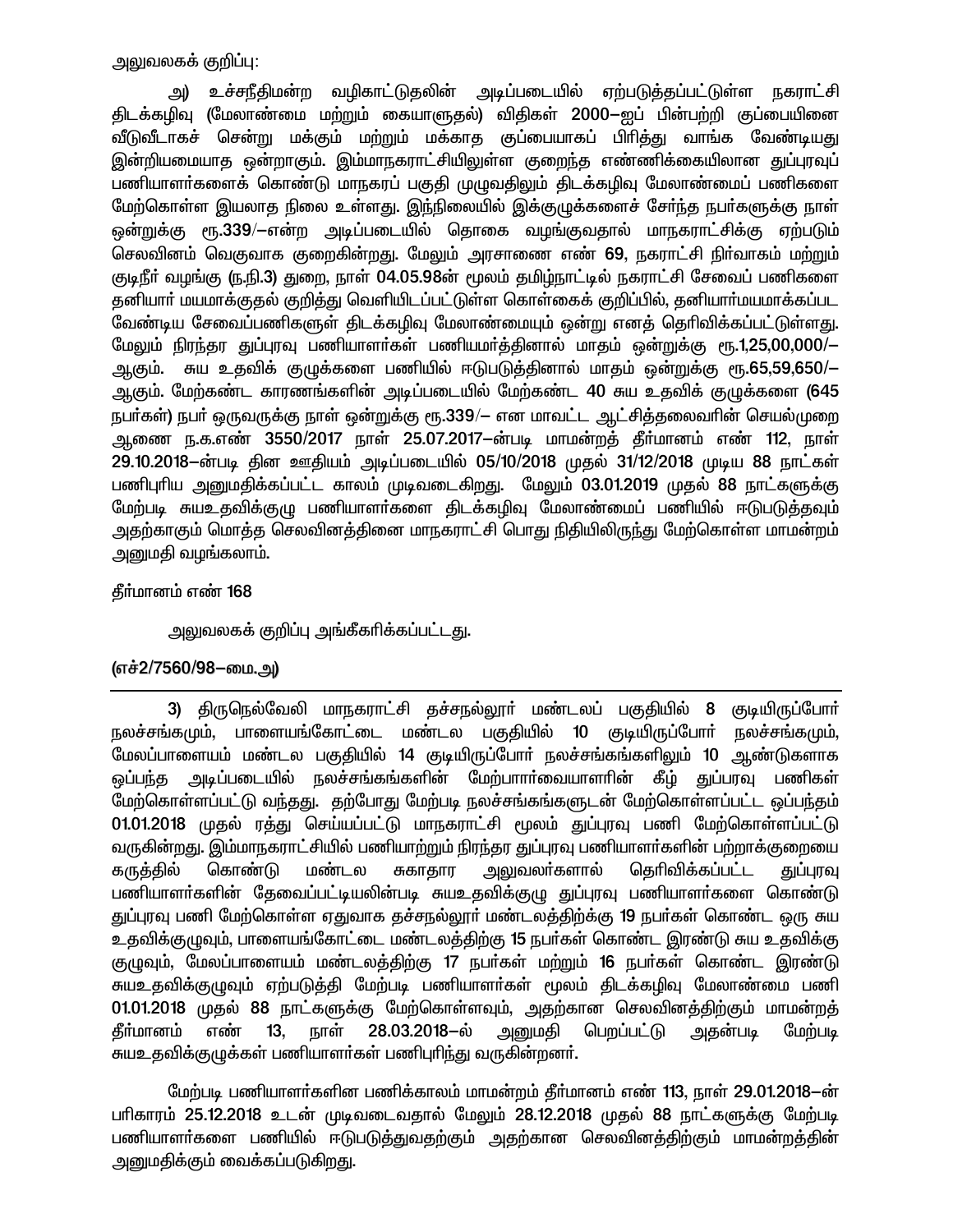## அலுவலகக்குறிப்பு:

திருநெல்வேலி மாநகராட்சி தச்சநல்லூா் மண்டலப் பகுதியில் 8 குடியிருப்போா் நலச்சங்கமும், பாளையங்கோட்டை மண்டல பகுதியில் 10 குடியிருப்போர் நலச்சங்கமும், மேலப்பாளையம் மண்டல பகுதியில் 14 குடியிருப்போர் நலச்சங்கங்களிலும் மொத்தம் 10 ஆண்டுகளாக ஒப்பந்த அடிப்படையில் நலச்சங்கங்களின் மேற்பாாா்வையாளாின் கீழ் <u>க</u>ுப்பரவு பணிகள் மேற்கொள்ளப்பட்டு வந்தது. தற்போது மேற்படி நலச்சங்கங்களுடன் மேற்கொள்ளப்பட்ட <u>ஒ</u>ப்பந்தம் 01.01.2018 முதல் ரத்து செய்யப்பட்டு மாநகராட்சி மூலம் துப்புரவு பணி மேற்கொள்ளப்பட்டு வருகின்றது. இம்மாநகராட்சியில் பணியாற்றும் நிரந்தர துப்புரவு பணியாளர்களின் பற்றாக்குறையை கருத்தில் கொண்டு மண்டல சுகாதார அலுவலர்களால் தெரிவிக்கப்பட்ட துப்புரவு பணியாளர்களின் தேவைப்பட்டியலின்படி சுயஉதவிக்குழு துப்புரவு பணியாளர்களை கொண்டு துப்புரவு பணி மேற்கொள்ள ஏதுவாக தச்சநல்லூர் மண்டலத்திற்க்கு 19 நபா்கள் கொண்ட ஒரு சுய உதவிக்குழுவும், பாளையங்கோட்டை மண்டலத்திற்கு 15 நபா்கள் கொண்ட இரண்டு சுய உதவிக்கு குமுவும், மேலப்பாளையம் மண்டலத்திற்கு 17 நபர்கள் மற்றும் 16 நபா்கள் கொண்ட இரண்டு சுயஉதவிக்குழுவும் ஏற்படுத்தி மேற்படி பணியாளா்கள் மூலம் துப்புரவு பணி 01.01.2018 முதல் 88 நாட்களுக்கு மேற்கொள்ளவும், அதற்கான செலவினத்திற்கும் மமாமன்றத் தீா்மானம் எண் 13, நாள் 28.03.2018–ல் அனுமதி பெறப்பட்டு அதன்படி மேற்படி <u>சுயஉதவிக்குழு</u>க்கள் பணியாளர்கள் பணிபுரிந்து வருகின்றனர்.

மேற்படி பணியாளர்களின பணிக்காலம் மாமன்றம் தீர்மானம் எண் 113, நாள் 29.10.2018—ன் பாிகாரம் 25.12.2018 உடன் முடிவடைவதால் மேலும் 28.12.2018 முதல் 88 நாட்களுக்கு மேற்படி<br>பணியாளா்களை பணியில் ஈடுபடுத்தவும், அதற்கான செலவினத்தினை மாநகராட்சி பொது ஈடுபடுத்தவும், அதற்கான செலவினத்தினை மாநகராட்சி பொது நிதியிலிருந்து மேற்கொள்ளவும் மாமன்ற அனுமதிக்கலாம்.

தீர்மானம் எண் 169

அலுவலகக் குறிப்பு அங்கீகரிக்கப்பட்ட<u>த</u>ு.

### (எச்2/96/2018)

4) அரசாணை எண் 6, நிதி (ஒய்வூதியம்) துறை, நாள் 08.01.2019—ல் சி மற்றும் டி பிரிவு <u>ஒ</u>ய்வூதியதாரா்கள் மற்றம் குடும்ப ஒய்வூதியதாரா்கள் மற்றும் குடும்ப ஒய்வூதியதாரா்களுக்கு 2017– 2018ஆம் ஆண்டிற்கான சிறப்பு பொங்கல் பாிசு தொகை ரூ.500/— வீதம் வழங்க பிறப்பித்துள்ள அரசாணையினை மாமன்றத்தின் பார்வைக்கும் மற்றும் பதிவிற்கும் வைக்கப்படுகி<u>றத</u>ு.

### அலுவலகக் குறி**ப்**பு

மேற்கண்ட அரசாணையை மாமன்றம் பார்வையிட்டு பதிவு செய்யலாம்.

தீர்மானம் எண் 170

<u>அலு</u>வலகக் குறிப்பு அங்கீகரிக்கப்பட்டது.

(ந.க.எண் சி3/232/2019)

5) அரசாணை எண் 5, நிதி (படிகள்)த் துறை, நாள் 08.01.2019—ல் தமிழக அரசு மற்றும் உள்ளாட்சி நிறுவனங்களில் பணிபுரியும் சி மற்றும் டி பிரிவு பணியாளர்களுக்கு 2017-2018ஆம் ஆண்டுக்கான மிகை ஊதியம் மற்றும் சிறப்பு மிகை ஊதியம் வழங்கிட பிறப்பித்துள்ள அரசாணை <u>மாமன்றத்தின் பார்வைக்கும் மற்றும் பதிவிற்கும் வைக்கப்படுகிறது.</u>

### அலுவலகக் குறிப்பு

மேற்கண்ட அரசாணையை மாமன்றம் பார்வையிட்டு பகிவு செய்யலாம்.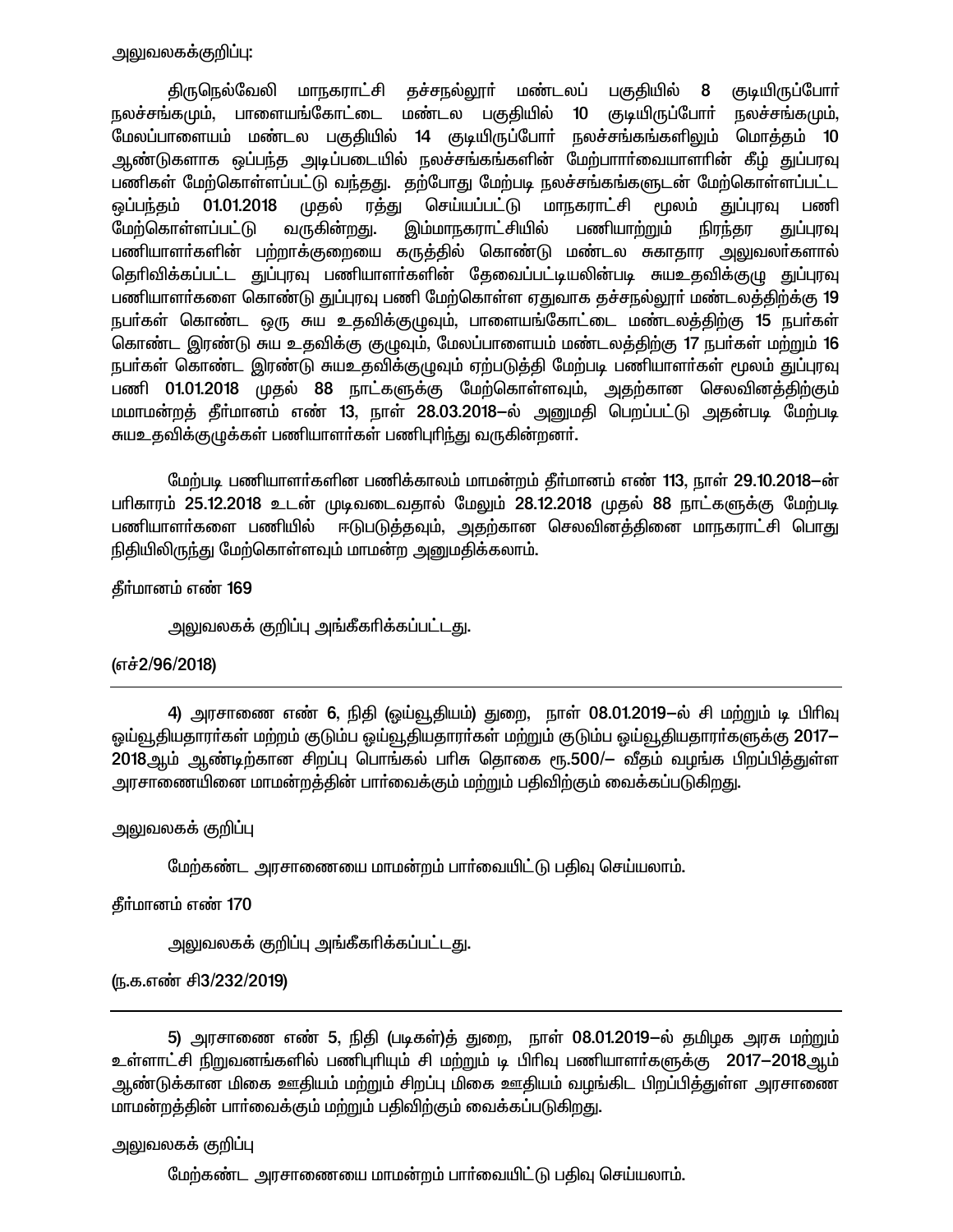தீர்மானம் எண் 171

அலுவலகக் குறிப்பு அங்கீகாிக்கப்பட்டது.

ரு.க.எண் சி3/231/2019

6) திருநெல்வேலி மாநகராட்சி, மேலப்பாளையம் மண்டல அலுவலகத்திற்குட்பட்ட புதிய பேருந்து நிலையத்தில் தொலைக்காட்சி பெட்டி மூலம் விளம்பரம் செய்யும் உரிமம் 2013—2016 முடிய உள்ள காலத்திற்கு திரு.லெட்சுமணபாண்டியன் என்பவருக்கு வழங்கப்பட்டுள்ளது. மேற்படி உரிமத்திற்காக அன்னாரால் செலுத்தப்பட்ட வைப்புத் தொகை ரூ.1,41,000/—ல் உரிமம் முடிவடைந்த நாளில் 60 சதவிகித தொகை ரூ.84600/—ஐ 07.02.2017—ல் அன்னாருக்கு திரும்ப தற்போது மீதம் உள்ள 40 சதவிகித தொகை ரூ.56400/—ஐ திரும்ப வழங்கப்பட்டுள்ளது. வழங்கக்கோரி 12.07.2018—ல் அன்னாரால் சமா்ப்பிக்கப்பட்ட விண்ணப்பம் மாமன்றத்தின் பாா்வைக்கும், அனுமதிக்கும் வைக்கப்படுகிறது.

அலுவலகக் குறிப்பு

மேற்கண்ட பொருளில் குறிப்பிட்ட உரிமத்திற்கு செலுத்தியுள்ள வைப்புத் தொகை ரூ.1,41,000/-ல் ஏற்கனவே திரும்ப வழங்கப்பட்ட 60 சதவிகித தொகை ரூ.84,600/– போக மீதமுள்ள தொகை ரூ.56,400/— காலங்கடந்த வைப்புத் தொகையாக உள்ளதனை தணிக்கை தடை ஏதும் இல்லாத காரணத்தினால் திரு.லெட்சுமண பாண்டியன் உரிமதாரருக்கு திரும்ப வழங்க மாமன்றம் அனுமதி வழங்கலாம்.

தீர்மானம் எண் 172

அலுவலகக் குறிப்பு அங்கீகரிக்கப்பட்டது.

(அ1/7747/2016-மே.பா.)

7) திருநெல்வேலி மாநகராட்சி, பாளையங்கோட்டை மண்டலத்திற்குட்பட்ட மனகாவலம் பிள்ளை மருத்துவமனை பின்புறம் அமைந்துள்ள வணிக வளாக கடைகளில் (மொத்தம் 28) மாடி கடை எண் 27-க்கு 20.12.2018 அன்று ஏலம்/ஒப்பந்தப்புள்ளி நடைபெற்றது. ஏலத்தில் ஒருவரும் கலந்து கொள்ளவில்லை. ஒப்பந்தப்புள்ளி கீழ்க்கண்ட விபரப்படி மூன்று நபர்கள் கொடுத்துள்ளனர்.

| வ.எண           | பெயர் $\&$ முகவரி            | கேள்வித் தொகை        |
|----------------|------------------------------|----------------------|
|                | திருமதி.ஐ.வி.சுமித்தா        | еҧ.3850/-            |
|                | க/பெ ஆர்.நவீன்               | (உச்ச கேள்விதாரா்)   |
|                | 786, 29வது தெரு, சாந்திநகர், |                      |
|                | பாளையங்கோட்டை                |                      |
| $\overline{2}$ | திரு.ஆா்.கோவிந்தராஜன்        | $\epsilon$ гђ.3800/- |
|                | த/பெ பெருமாள்                |                      |
|                | 5/1 தயாபரன் தெரு             |                      |
|                | பாளையங்கோட்டை                |                      |
| 3              | திரு.மா.மகாதேவன்             | $\epsilon$ гђ.3800/- |
|                | த/பெ மாணிக்கம்               |                      |
|                | 5/2ஏ, தெய்வ தெரு             |                      |
|                | பாளையங்கோட்டை                |                      |

திருமதி.ஐ.வி.சுமித்தா என்பவரின் மாத கேள்வித் தொகை ரூ.3850/—க்கான உயர் ஒப்பந்தப்புள்ளியினை ஒப்புக் கொள்வது குறித்து மாமன்றத்தின் அனுமதிக்கு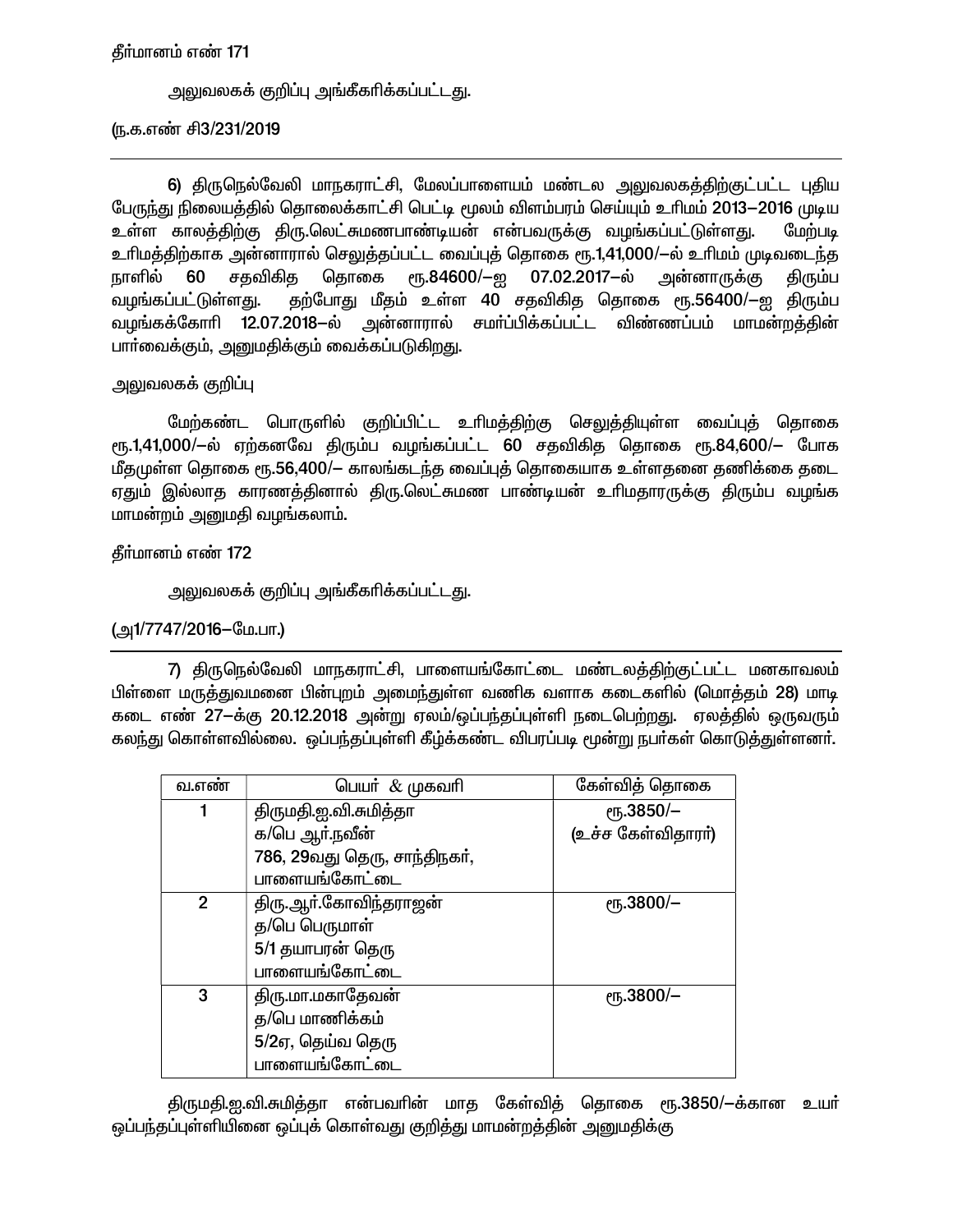# அலுவலகக் குறிப்பு

பாளையங்கோட்டை மண்டலத்திற்குட்பட்ட மனகாவலம்பிள்ளை மருத்துவமனை பின்புறம் அமைந்துள்ள வணிக வளாக கடைகளில் (மொத்தம் 28) மாடி கடை எண் 27-க்கு 20.12.2018 அன்று ஏலம்/ஒப்பந்தப்புள்ளி நடைபெற்றது. ஏலத்தில் ஒருவரும் கலந்து கொள்ளவில்லை. ஒப்பந்தப்புள்ளியில் மேலே பொருளில் காணும் விபரப்படி மூன்று நபர்கள் கலந்துகொண்டதில் .<br>திருமதி.ஐ.வி.சுமித்தா என்பவர் கேட்டுள்ள கேள்வித் தொகை மாத குத்தகை ரூ.3850/— உயர் ஒப்பந்தப்புள்ளியாக இருப்பதாலும், குறுமத் தொகையைவிட ரூ.100/— கூடுதலாக இருப்பதாலும், அன்னாாின் ஒப்பந்தப்புள்ளியை ஏற்று, முதல் மூன்று ஆண்டுகளுக்கு அன்னாருக்கு குத்தகைக்கு வழங்கிடவும், அதன்பின்பு ந.நி.(ம) குடிநீா் வழங்கல் துறை அரசாணை எண் 92, நாள் 03.07.2007-ன்படி (நீதிமன்ற இறுதி தீா்ப்புக்கு உட்பட்டு) புதுப்பிக்கும் நடவடிக்கைகள் மேற்கொள்ளவும் மாமன்றம் ஒப்புதல் வழங்கலாம்.

தீர்மானம் எண் 173

அலுவலகக் குறிப்பு அங்கீகரிக்கப்பட்ட<u>த</u>ு.

(அ1/5237/2017-பாளை)

8) திருநெல்வேலி மாநகராட்சி, மேலப்பாளையம் மண்டலத்திற்குட்பட்ட பாரத ரத்னா டாக்டர் எம்.ஜி.ஆர். பேருந்து நிலையத்தில் முன்னாள் இராணுவத்தினர் கழகம் மூலம் நியமிக்கப்பட்டு ஒப்பந்த பணியாளர்கள் பேருந்து நிலைய பாதுகாப்பு பணி, கடை வாடகை வசூல் செய்யும் பணி, பேருந்து நிலையம் நுழைவு கட்டணம் வரூல் செய்யும் பணி, பேருந்து நிலையத்தில் வாகன காப்பகத்தில் வசூல் செய்யும் பணி ஆகிய பணிகளை மேற்கொண்டு வருகின்றனர்.

திருநெல்வேலி மாநகராட்சி, மேலப்பாளையம் மண்டலத்திற்குட்பட்ட புதிய பேருந்து நிலையத்தில் பணிபுரிந்து வரும் முன்னாள் இராணுவத்தினா் 25 பணியாளா்களுக்கு அரசாணை எண் 1115, பொதுத் (முன்னாள் இராணுவத்தினா்) துறை, நாள் 25.09.2015 மற்றம் தொழிலாளா் ஆணையா் அறிவிக்கை எண் Z3/10039/18, நாள் 16.03.2018–ன்படி 01.04.2018 முதல் அகவிலைப்படி உயாவு செய்து வழங்குவதற்கு கீழ்க்கண்டவாறு ஊதியம் வழங்கக் கோரியுள்ள தமிழ்நாடு முன்னாள் இராணுவ கழக பொது மேலாளர் கடிதம் TEXCO/REVISED VDA 2018/2018, DATED18.04.2018 மாமன்ற அனுமதிக்கு

| வ.             | பதவியின் பெயர்             | பணியாளர்  | தற்போது          | 01.04.2018 முதல் |
|----------------|----------------------------|-----------|------------------|------------------|
| எண்            |                            | எண்ணிக்கை | 01.04.2017 முதல் | கூடுதல்          |
|                |                            |           | வழங்கப்படும்     | அகவிலைப்படி      |
|                |                            |           | அகவிலைப்         | அனுமதித்து       |
|                |                            |           | படியுடன் கூடிய   | வழங்கப்பட        |
|                |                            |           | ஊதியம்           | வேண்டிய ஊதியம்   |
|                | தலைமை காவலர்               |           | 18604            | 18955            |
| $\overline{2}$ | பாதுகாவலா்                 | 18        | 15837            | 16189            |
| 3              | <u>பாது</u> காவலா்<br>வாகன | 3         | 15837            | 16189            |
|                | காப்பகம்                   |           |                  |                  |
| $\overline{4}$ | உதவியாளா்<br>இளநிலை        | 3         | 18604            | 18955            |
|                | நிலையில்<br>முன்னாள்       |           |                  |                  |
|                | இராணுவத்தினா்              |           |                  |                  |

அலுவலகக்குறி**ப்**பு

திருநெல்வேலி மாநகராட்சி, மேலப்பாளையம் மண்டலத்திற்கு உட்பட்ட பாரத ரத்னா டாக்டர் எம்.ஜி.ஆர். பேருந்து நிலையத்தில் (புதிய பேருந்து நிலையம்) பேருந்து நிலைய பாதுகாப்பு பணி, கடை வாடகை வசூல் செய்யும் பணி, பேருந்து நிலையம் நுழைவு கட்டணம் வசூல் செய்யும் பணி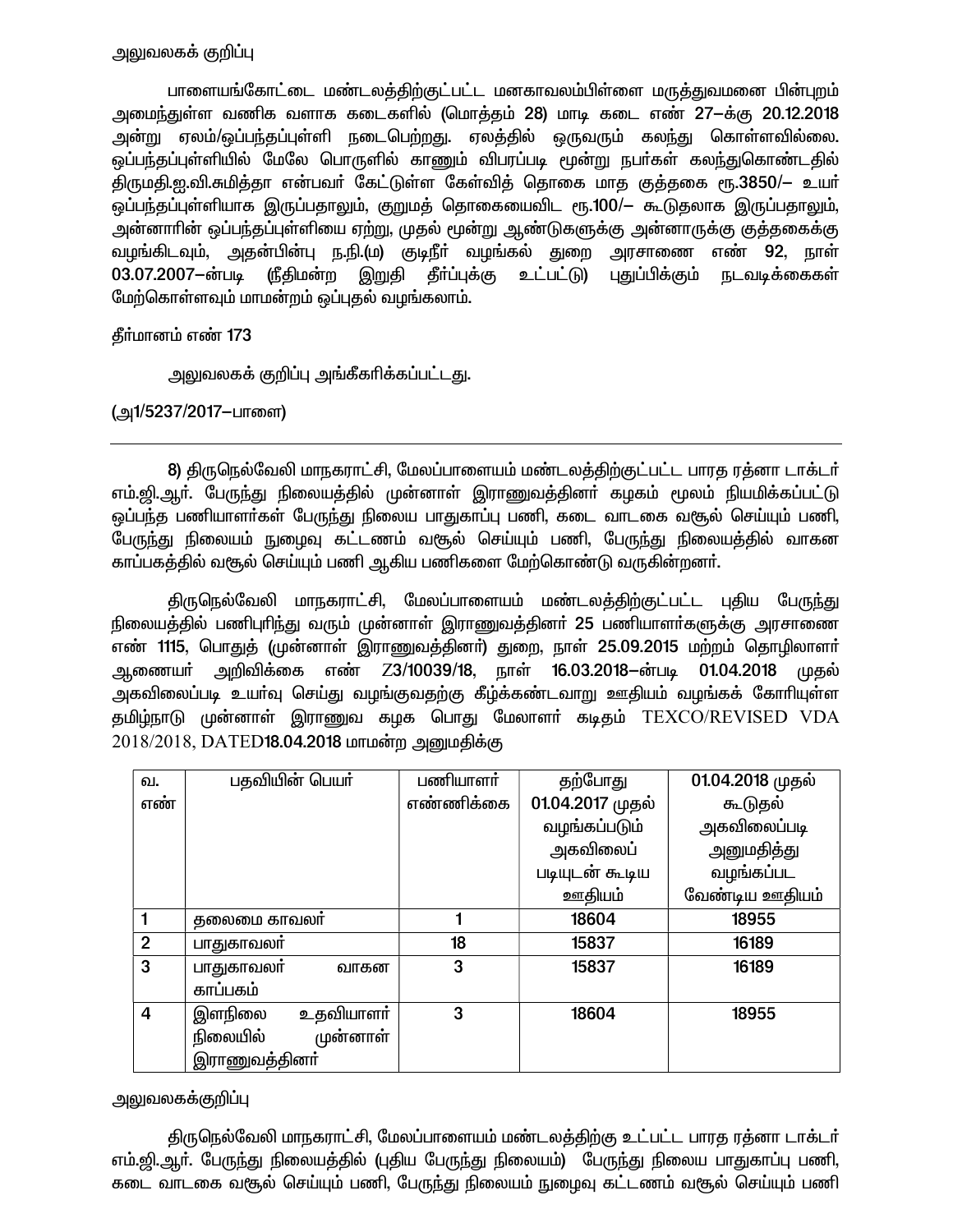மற்றும் புதிய பேருந்து நிலையத்தில் வாகன காப்பகத்தில் வசூல் செய்யும் பணி மேற்கொண்டு வரும் முன்னாள் இராணுவத்தினா் பாதுகாப்பு கழகம் மூலம் நியமிக்கப்பட்டு மூலம் பொருளில் கண்ட விபரப்படி உள்ள 25 பணியாளா்களுக்கு ஒப்பந்த அடிப்படையில் 01.04.2018 முதல் 31.03.2019 வரையுள்ள காலத்திற்கு இம்மண்டல உதவி வருவாய் அலுவலர் குறிப்பின்படி, அகவிலைப்படி நிலுவைத் தொகை வழங்கவும், அதற்கான செலவினங்களுக்கும் அவ்வப்போது ஏற்படும் கூடுதல் செலவினங்களுக்கும் மாமன்றம் அனுமதிக்கலாம்.

### தீர்மானம் எண் 174

அலுவலகக் குறிப்பு அங்கீகரிக்கப்பட்டது.

### (சி1/1903/2003–மே.பா.)

9) திருநெல்வேலி மாநகராட்சியில் தூய்மை இந்தியா திட்டம் — ஒருங்கிணைந்த திடக்கழிவு மேலாண்மை திட்டம் 2017-18 ன் நிதியின் (Swatch Bharat Mission - Integrated Solid Waste Management Scheme 2017-18) கீழ் திடக்கழிவு மேலாண்மை பணியினை மேம்படுத்தும் வகையில், பல்வேறு பகுதிகளில் குப்பைகளை சேகரம் செய்து இராமையன்பட்டி உரக்கிடங்கிற்கு கொண்டு சோ்ப்பதற்கு பதிலாக, அந்தந்த பகுதிகளில் தினந்தோறும் சேகரமாகும் குப்பைகளினை அந்தந்த பகுதியில் உள்ள பூங்கா திறவிடங்களில் ஒன்று சோத்து, உரமாக்கும் பணியினை மேற்கொள்ளும் பொருட்டு, நகராட்சி நிர்வாக ஆணையாளர், சென்னை அவர்களின் செயல்முறை ஆணை ந.க.எண் பி3/4235/2018, நாள் 07.02.2018–ல் நிர்வாக அனுமதி வழங்கப்பட்டுள்ளதின் அடிப்படையில் மாநகராட்சி பகுதியில் ஓா் இடத்தில் நாளொன்றுக்கு 1 டன் குப்பையை நுண்உரமாக்கிடும் வகையில், மொத்தம் 41 இடங்களில் நுண் உரமாக்கும் மையங்கள் (Micro Compost Centers) அமைக்கப்பட்டு செயல்படுத்தப்பட்டு வருகிறது. மேலும் நாள்தோறும் அதிகஅளவில் குப்பைகள் சேகரமாகும் இடங்களிலும் துப்புரவு பணி மேற்கொள்ளப்பட்டு அவைகள் அப்புறப்படுத்தப்பட்டு வருகின்றது.

இவ்விடங்களில் அதிகஅளவில் குப்பைகள் சேகரமாவதால், ஈக்களின் உற்பத்தி அதிகமாக ஏற்படுகிறது. இதனால் தொற்று நோய்கள் பரவும் அபாயகரமான சூழ்நிலை உள்ளது. எனவே பொது மக்களின் நலன் கருதியும், பொது சுகாதாரத்தை கருத்தில் கொண்டும், தொற்று நோய்கள் பரவாமல் தடுப்பது மிகவும் அவசியம் மற்றும் அத்தியாவசியமான ஒன்றாகும். இது தொடர்பாக ஈக்களை அழிக்கும் உயிரியல் ஒட்டுண்ணி மருந்தான TETRASTICHUS HOWARDI அவ்விடங்களில் தெளிப்பதன் மூலம் ஈக்களின் உற்பத்தியினை அழிக்க இயலும்.

மேற்படி 41 நுண்உரமாக்கும் மையங்கள் மற்றும் குப்பைகள் அதிக சேகரம் ஆகும் இடங்களில் மேற்படி மருந்து உபயோகப்படுத்திட 10 நாட்களுக்கு 50 லிட்டர் வீதம், மாதம் ஒன்றுக்கு 150 லிட்டர் அடிப்படையில், ஆறு மாதகாலத்திற்கு உத்தேசமாக 900 லிட்டர் தேவைப்படுகின்றது. மேற்படி மருந்தின் விலை லிட்டர் ஒன்றுக்கு உத்தேசமாக ரூ.3250/— வீதம், 900 லிட்டருக்கு உத்தேச செலவினம் ரூ.29,25,000/— ஆகின்றது.

எனவே ஈக்களை அழிக்கும் உயிரியல் ஒட்டுண்ணி மருந்தான TETRASTICHUS HOWARDI --ஐ ஆறு மாத கால தேவைக்கு உத்தேசமாக 900 லிட்டர் கொள்முதல் செய்வதற்கும், செலவினம் ரூ.29,25,000/ $-$ க்கும் மாமன்றத்தின் அனுமதிக்கும், அதற்காகும் உத்தேச ஒப்புதலுக்கும் வைக்கப்படுகிறது.

### அலுவலகக் குறிப்பு

திருநெல்வேலி மாநகராட்சிப் பகுதிகளில் செயல்பட்டு வரும் 41 நுண்உரமாக்கும் மையங்கள் மற்றும் குப்பைகள் அதிக அளவில் சேகரமாகும் இடங்களில் ஈக்கள் உற்பத்தியாவதால், பொது மக்களின் நலன் கருதியும், பொது சுகாதாரத்தை கருத்தில் கொண்டும் தொற்று நோய்கள் பரவாமல் தடுத்திடும் பொருட்டு, ஈக்களை அழிக்கும் உயிரியல் ஒட்டுண்ணி மருந்தான TETRASTICHUS HOWARDI அவ்விடங்களில் தெளிப்பது மிகவும் அத்தியாவசியமானது என்பதால், மேற்படி மருந்து 10 நாட்களுக்கு 50 லிட்டர் வீதம், மாதம் ஒன்றுக்கு 150 லிட்டர் என்ற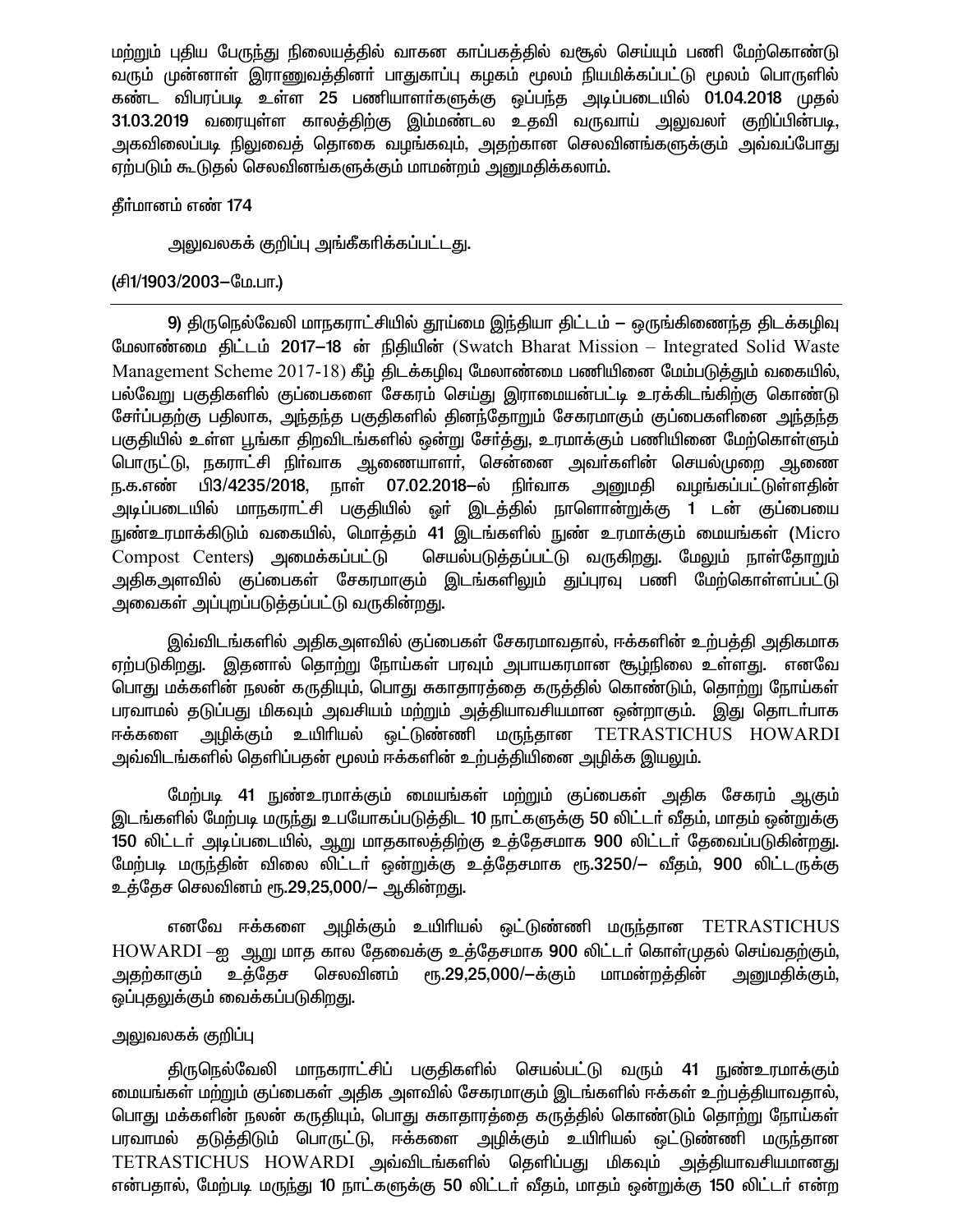அடிப்படையில் ஆறு மாதகாலத்திற்கு உத்தேசமாக 900 லிட்டர் தேவைப்படுகிறது. லிட்டர் ஒன்றுக்கு உத்தேசமாக ரூ.3250/— வீதம், ஆறு மாத காலத்திற்கு தேவைப்படும் அளவான 900 லிட்டருக்கு உத்தேச செலவினம் ரூ.29,25,000/-த்திற்கு மாமன்றம் ஒப்புதல் வழங்கலாம்.

தீர்மானம் எண் 175

அலுவலகக் குறிப்பு அங்கீகரிக்கப்பட்ட<u>து</u>.

## (எச்4/5626/2018)

10) திருநெல்வேலி மாநகராட்சியில் தூய்மை இந்தியா திட்டம் — ஒருங்கிணைந்த திடக்கழிவு மேலாண்மை கிட்டம் 2017-18 ன் நிதியின் (Swatch Bharat Mission – Integrated Solid Waste Management Scheme 2017-18) கீழ் திடக்கழிவு மேலாண்மை பணியினை மேம்படுத்தும் வகையில், பல்வேறு பகுதிகளில் குப்பைகளை சேகரம் செய்து ஒரே இடத்தில் கொண்டு சேர்ப்பதற்கு பதிலாக, அந்தந்த பகுதிகளில் தினந்தோறும் சேகரமாகும் குப்பைகளினை அந்தந்த பகுதியில் உள்ள பூங்கா திறவிடங்களில் ஒன்று சேர்த்து, உரமாக்கும் பணியினை மேற்கொள்ளும் பொருட்டு, நகராட்சி நிா்வாக ஆணையாளா், சென்னை அவா்களின் செயல்முறை ஆணை ந.க.எண் பி3/4235/2018, நாள் 07.02.2018–ல் நிர்வாக அனுமதி வழங்கப்பட்டுள்ளதின் அடிப்படையில் மாநகராட்சி பகுதியில் ஒர் இடத்தில் நாளொன்றுக்கு 1 டன் குப்பையை நுண்உரமாக்கிடும் வகையில், மொத்தம் 41 இடங்களில் நுண் உரமாக்கும் மையங்கள் (Micro Compost Centers) அமைக்கப்பட்டு செயல்படுத்தப்பட்டு வருகிறது.

இதில் மேலப்பாளையம் மண்டலத்தில் வாா்டு எண் 19, 26, 27, 29 மற்றும் 30 ஆகிய 5 வார்டுகளுக்குட்பட்ட அலகு எண் 14 மற்றும் 15—க்கு மட்டும் மொத்தம் 17 நுண் உரமாக்கும் மையங்கள் (Micro Compost Centers) அமைக்கப்பட்டு செயல்பட்டு வருகிறது. இந்நுண் உரமாக்கும் மையத்தின் முக்கிய பணிகளான (1) குப்பைகளை அரைத்தல் (2) நுண்ணுயிா் திரவம் தெளித்தல் (3) இயந்திர பணிகள் மேற்கொள்தல் (4) தொட்டியில் உள்ள குப்பைகளை தினசரி கிளறி விடுதல் (5) உரம் தயாா் செய்தல், உரம் காயவைத்தல், சலித்தல் மற்றும் பேக்கிங் செய்தல் வருகிறது. இப்பணிகளை மேற்கொள்ள பணிகள் நடைபெற்று துப்புரவு கூடுகலாக பணியாளா்களை ஈடுபடுத்திட கேட்டு மேலப்பாளையம் மண்டல சுகாதார அலுவலரால் அறிக்கை சமர்ப்பிக்கப்பட்டுள்ள<u>த</u>ு. இப்பணியின் முக்கியத்துவத்தை கருத்தில் கொண்டு, ஒருநுண் உரமாக்கும் மையத்திற்கு கூடுதலாக ஒரு நபா் என்ற அடிப்படையில், அலகு எண் 14 மற்றும் 15-ல் உள்ள 17 நுண்உரமாக்கும் மையங்களுக்கு, சுயஉதவிக்குமுவின் மூலம் 17 நபர்கள் அடங்கிய ஒரு குழுவினை மாமன்ற அனுமதி பெற்று நியமிக்கவும், இப்பணியாளா்களுக்கு மாவட்ட ஆட்சித் தலைவா் அவா்களின் செயல்முறை ஆணை எண் எம்3/21161/2018. நாள் 02.2019-ன்படி பணியில் ஈடுபடுத்தும் நாள் முதல் தொடர்ந்து 88 நாட்களுக்கு நபர் ஒருவருக்கு நாள் ஒன்றுக்கு ரூ.339/— ஊதியம் வழங்கிடவும், அதற்காகும் மொத்த செலவினத்தினை மாநகராட்சி பொது நிதியிலிருந்து மேற்கொள்ளவும் மாமன்ற அனுமகிக்கும். ஒப்புகலுக்கும்.

## அலுவலகக்குறி**ப்**பு

திருநெல்வேலி மாநகராட்சி, மேலப்பாளையம் மண்டலத்தில் வார்டு எண் 19, 26, 27, 29 மற்றும் 30 ஆகிய 5 வார்டுகளுக்குட்பட்ட அலகு எண் 14 மற்றும் 15-ல் அமைக்கப்பட்டுள்ள 17 நுண் உரமாக்கும் மையங்களின் (Micro Compost Centers) பணியினை மேற்கொள்ள மாநகராட்சியில் தற்போது போதிய துப்புரவு பணியாளர்கள் இல்லாததால், ஒரு நுண் உரமாக்கும் மையத்திற்கு கூடுதலாக ஒரு நபர் என்ற அடிப்படையில் சுயஉதவிக்குழுவின் மூலம் 17 நபர்கள் அடங்கிய ஒரு குழுவினை நியமிக்கவும். இப்பணியாளா்களுக்கு மாவட்ட ஆட்சித் தலைவா் அவா்களின் செயல்முறை ஆணை எண் எம்3/21161/2018, நாள் 02.2019—ன்படி பணியில் ஈடுபடுத்தும் நாள் முதல் தொடர்ந்து 88 நாட்களுக்கு நபர் ஒருவருக்கு நாள் ஒன்றுக்கு ரூ.339/— ஊதியம் வழங்கிடவும், <u>அதற்</u>காகும் மொத்த செலவினத்தினை மாநகராட்சி பொது நிதியிலிரு<u>ந்</u>து மேற்கொள்ளவும் மாமன்றம் அனுமதி வழங்கலாம்.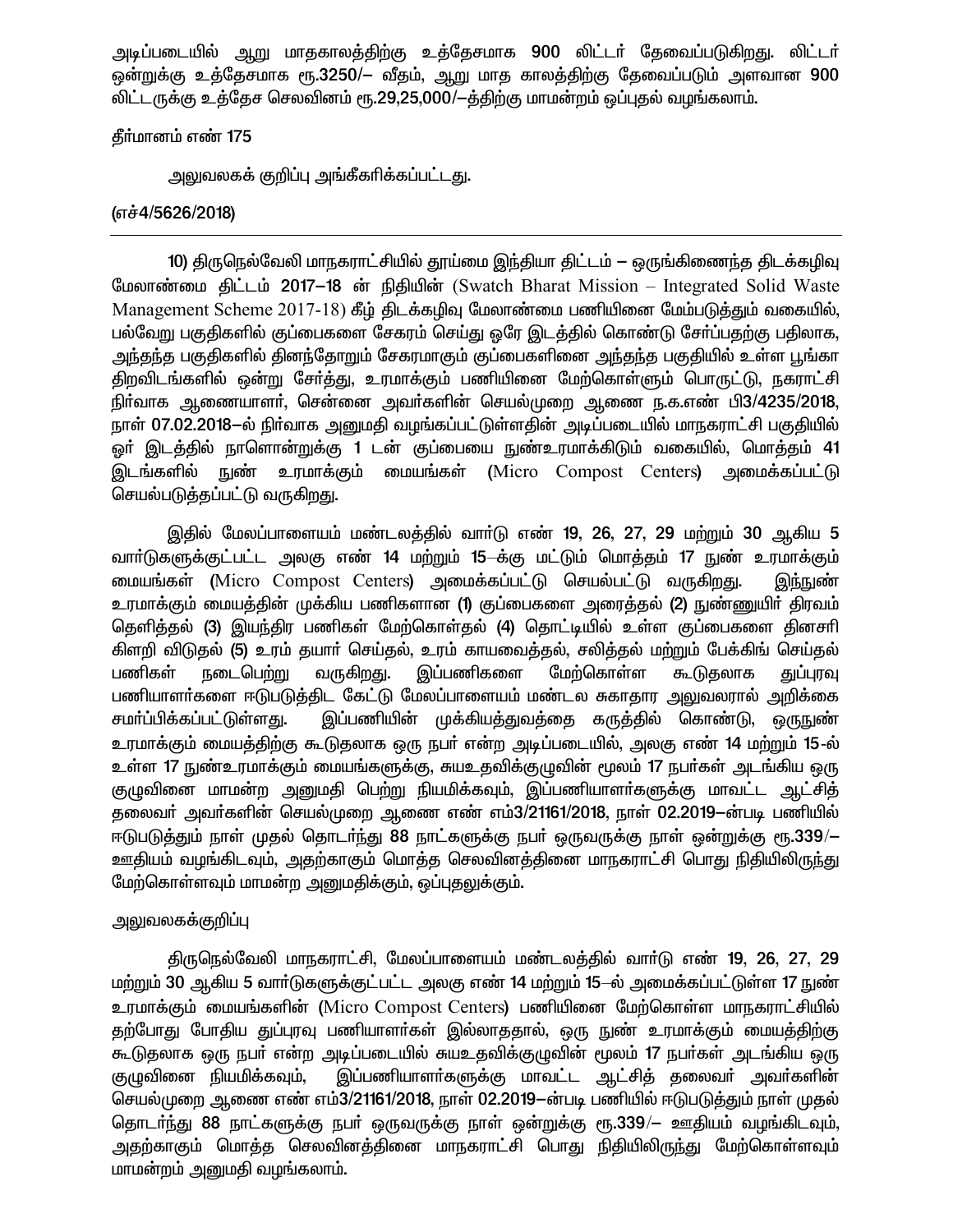### தீர்மானம் எண் 176

அலுவலகக் குறிப்பு அங்கீகாிக்கப்பட்டது.

(எச்2/7132/2018)

11) திருநெல்வேலி மாநகராட்சி, திருநெல்வேலி மண்டல அலுவலக கிட்டங்கியில் இருப்பு வைக்கப்பட்டுள்ள தேவையற்ற உபயோகப்படுத்த முடியாத களவாட சாமான்கள் மின்மோட்டார்கள், உடைந்த உபயோகப்படுத்த முடியாத மரடேபிள், சேர், பெஞ்ச் போன்றவைகள் மற்றும் உபயோகப்படுத்த முடியாத மின்சாதன பொருட்கள் போன்றவை பொது ஏலம் மற்றும் ஒப்பந்தப்புள்ளி மூலம் நடவடிக்கை மேற்கொள்ள ஆணையாளா் அவா்கள் 13.06.2017 அன்று ஒப்புதல் வழங்கியுள்ளதினை தொடர்ந்து, திருநெல்வேலி மண்டல அலுவலகத்தில் வைத்து 22.02.2018 அன்று காலை 11.30 மணிக்கு ஏலம் நடைபெறுவதற்கு 4 மண்டல விளம்பர பலகையில் வெளியிட்டும் மற்றும் உள்ளுா் நிறுவனங்களுக்கு ஒப்பந்தப்புள்ளி அறிவிப்பும் அனுப்பப்பட்டது. இவ்வலுவலகத்தில் 22.02.2018 அன்று காலை 11.30 மணிக்கு பொது ஏலம் நடைபெற்றது. அதில் எவரும் கலந்து கொள்ளவில்லை. அதனை தொடர்ந்து ஒப்பந்தப்புள்ளி கூர்ந்தாய்வுக்குழு முன்னிலையில் ஒப்பந்தப்புள்ளி பெட்டி திறக்கப்பட்டது. இப்பெட்டியினுள் மூன்று ஒப்பந்தப்புள்ளிகள் பெறப்பட்டது. அதன் விபரம்பின்வருமாறு.

| வ.எண்          | ஒப்பந்தகாரா் பெயா் மற்றும் முகவாி | வைப்புத் தொகை விபரம் | ஒப்பந்தகாராின்         |
|----------------|-----------------------------------|----------------------|------------------------|
|                |                                   |                      | ஒப்பந்தப்புள்ளி        |
|                |                                   |                      | மதிப்பு தொகை           |
|                | MSK கன்ஸ்ட்ரக்ஷன்                 | $e$ гђ.2000/-        | $\rm (Fb.28,145/-$     |
|                | உரிமையாளா் திரு.M.சுப்பிரமணியன்   | DD.No.103351,        |                        |
|                | ஊருடையாா்புரம், தச்சநல்லூா்       | CBI Bank,            |                        |
|                | திருநெல்வேலி 627 358              | நாள் 21/02/2018      |                        |
| $\overline{2}$ | $M/s$ K.Gopal & Sons,             | $e$ гђ.2000/-        | $\epsilon$ гђ.26,535/- |
|                | Old Mortor Parts and Old Iron,    | DD.No.103349,        |                        |
|                | $26/10$ சிவசக்தி ரோடு,            | CBI Bank,            |                        |
|                | திருநெல்வேலி 627 001              | நாள் 21/02/2018      |                        |
| 3              | M/s Sri Rajamani Auto Store,      | $e$ гђ.2000/-        | $\rm{e}$ Гђ.25,049/-   |
|                | 257 சிவசக்தி ரோடு,                | DD.No.103350,        |                        |
|                | திருநெல்வேலி 627 001              | CBI Bank, நாள்       |                        |
|                |                                   | 21/02/2018           |                        |

மூன்று  $MSK$  கன்ஸ்ட்ரக்ஷன் மேற்கண்ட ஒப்பந்தக்காரா்களில் உரிமையாளர் திரு.M.சுப்பிரமணியன், ஊருடையாா்புரம், தச்சநல்லூா், திருநெல்வேலி 627 358 நிறுவனத்தின் .<br>ஒப்பந்தப்புள்ளி விலையானது நிர்ணயிக்கப்பட்ட ஏலத்தொகையான ரூ.24,442/--ஐ விட கூடுதலாக ரு.28,145/-க்கு அதாவது 15.15% கூடுதலாக ஒப்பந்தப்புள்ளியினுள் குறிப்பிட்டிருந்தார். எனவே, திருநெல்வேலி மண்டல அலுவலக கிட்டங்கியில் இருப்பு வைக்கப்பட்டுள்ள தேவையற்ற உபயோகப்படுத்த முடியாத தளவாட சாமான்கள்— மின்மோட்டர்கள், உடைந்த உபயோகப்படுத்த முடியாத மரடேபிள், சேர், பேஞ்ச் போன்றவைகள் மற்றும் உபயோகப்படுத்த முடியாத மின்சாதன பொருட்கள் போன்றவை கூடுதல் விலை நிர்ணயித்த MSK கன்ஸ்ட்ரக்ஷன் உரிமையாளர் திரு.M.சுப்பிரமணியன், ஊருடையாா்புரம், தச்சநல்லூா், திருநெல்வேலி 627 358 <u>நிறு</u>வனக்கின் .<br>ஒப்பந்தப்புள்ளி தொகை ரூ.28,145/—ஐ திருநெல்வேலி மண்டல அலுவலக கருவூலத்தில் செலுத்திய பின்பு, மேற்படி பழைய பொருட்களை எடுத்து செல்லலாம் என ஒப்பந்தப்புள்ளி கூா்ந்தாய்வுக் குழுவின் பாிந்துரையினை ஏற்று மாமன்றம் அனுமதிக்கு

### அலுவலகக் குறிப்பு

பொருளில் கண்ட விபரப்படி ஏலம் மற்றும் ஒப்பந்தப்புள்ளியில் கலந்து கொண்ட மூன்று ஒப்பந்தக்காரா்களில் **MSK** கன்ஸ்ட்ரக்ஷன் உரிமையாளர் திரு.M.சுப்பிரமணியன்,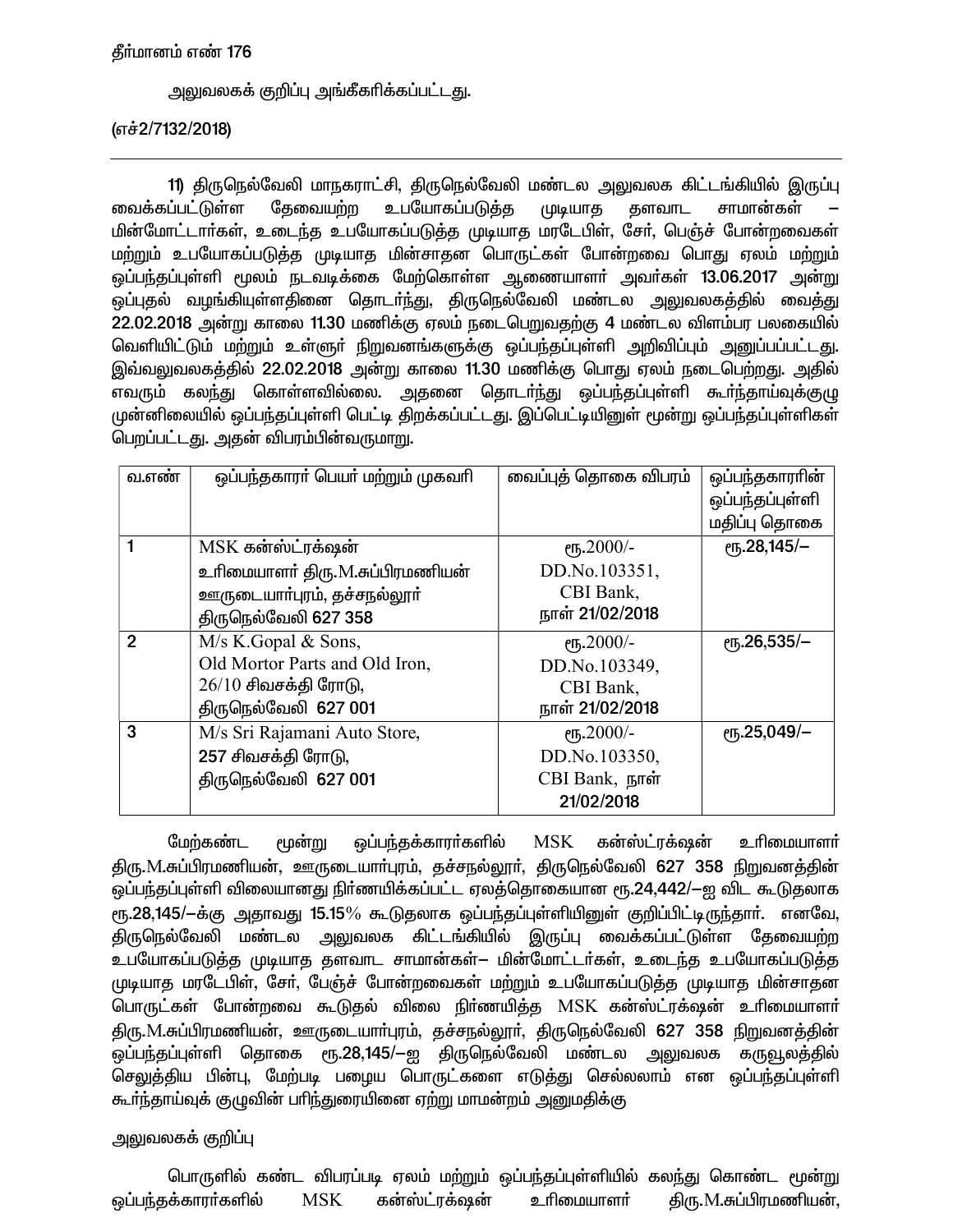ஊருடையாா்புரம், தச்சால்லூா், திருநெல்வேலி 627 358 நிறுவனத்தின் ஒப்பந்தப்புள்ளி விலையானது நிா்ணயிக்கப்பட்ட ஏலத்தொகையான ரூ.24,442/ஐ விட கூடுதலாக ரூ.28,145/—க்கு அதாவது 15.15% கூடுதலாக ஒப்பந்தப்புள்ளியினுள் குறிப்பிட்டிருந்தாா். எனவே திருநெல்வேலி மண்டல அலுவலக கிட்டங்கியில் இருப்பு வைக்கப்பட்டுள்ள தேவையற்ற உபயோகப்படுத்த முடியாத தளவாட சாமான்கள்— மின்மோட்டர்கள், உடைந்த உபயோகப்படுத்த முடியாத மரடேபிள், சேர், பேஞ்ச் போன்றவைகள் மற்றும் உபயோகப்படுத்த முடியாத மின்சாதன பொருட்கள் விலை நிர்ணயித்த **MSK** கன்ஸ்ட்ரக்ஷன் போன்றவை கூடுகல் உரிமையாளர் திரு.M.சுப்பிரமணியன், ஊருடையாா்புரம், தச்சநல்லூா், திருநெல்வேலி 627 358 நிறுவனம் ரூ.28,145/—ஐ திருநெல்வேலி மண்டல அலுவலக கருவூலத்தில் செலுத்திய பின்பு, மேற்படி பழைய பொருட்களை எடுத்து செல்லலாம் என ஒப்பந்தப்புள்ளி கூர்ந்தாய்வுக் குழுவின் பரிந்துரையினை ஏற்று மாமன்றம் அனுமதி வழங்கலாம்.

தீா்மானம் எண்177

அலுவலகக் குறிப்பு அங்கீகரிக்கப்பட்ட<u>த</u>ு.

(இ2/2209/2016-திலி)

12) திருநெல்வேலி மாநகராட்சியில் அயற்பணி அடிப்படையில் உதவி செயற்பொறியாளர் (திட்டம்) ஆக பணிபுரிந்து வரும் திரு. என்.எஸ்.நாராயணன் அவர்கள் தனக்கு செயற்பொறியாளர் (திட்டம்) ஆகப் பதவியுயா்வு வழங்க வேண்டி விண்ணப்பம் சமா்ப்பித்துள்ளாா்.

திருநெல்வேலி மாநகராட்சிக்கு அரசாணை எண் 78, நகராட்சி நிர்வாகம் மற்றும் குடிநீர் செயற்பொறியாளா் வழங்கல் நாள் 13.05.1998ல் ஒரு (திட்டம்) பணியிடம் துறை, <u>அனுமதிக்கப்பட்டுள்ளது.</u>

இம்மாநகராட்சியில் செயற்பொறியாளா் (திட்டம்) ஆக பணிபுாிந்து வந்த திரு.எம். சௌந்தரராஜன் என்பவர் வயது முதிர்வு காரணமாக 30.04.2015ல் ஒய்வு பெற்றதினால் இப்பணியிடம் 01.05.2015 முதல் காலியாக உள்ளது.

இப்பணியிடத்தில் அரசாணை எண் 67, நகராட்சி நிர்வாகம் மற்றும் குடிநீர் வழங்கல் துறை, திரு.என்.எஸ்.நாராயணன், 08.11.2017-ன்படி உதவி செயற்பொறியாளா் மதுரை நாள் <u>மாந</u>கராட்சியிலிரு<u>ந்</u>து அயற்பணி அடிப்படையில் திருநெல்வேலி மாநகராட்சியில் உகவி செயற்பொறியாளா் பணியிடத்தில் பணியமா்த்தி இடமாறுதல் செய்து ஆணை பிறப்பிக்கப்பட்டு 14.11.2017ம் தேதி முதல் திருநெல்வேலி மாநகராட்சியில் உதவி செயற்பொறியாளராக பணிபுரிந்து வருகின்றாா். அன்னாா் செயற்பொறியாளா் (திட்டம்) பணியிட பொறுப்புகள் அனைத்தையும் கூடுதல் பொறுப்பிலிருந்து கவனித்து வருகின்றாா். எனவே அன்னாரை திருநெல்வேலி மாநகராட்சியில் காலியாக உள்ள செயற்பொறியாளர் பணியிடத்தில் பதவியுயர்வு வழங்க நகராட்சி நிர்வாக ஆணையர் மூலம் அரசுக்கு கருத்துரு அனுப்ப மாமன்றம் தனது 03.12.2018ம் தேதிய மாமன்ற தீர்மானம் எண் 131ல் அங்கீகரிக்கப்பட்டு அரசுக்கு கருத்துரு அனுப்பப்பட்டுள்ளது.

நகராட்சி நிர்வாக ஆணையாள**ா்** அவா்களின் இந்நிலையில் கடிகம் ந.க.எண் 32694/2018/எப்4, நாள் 14.12.2018-ல் அன்னாரை திருநெல்வேலி மாநகராட்சியில் நிரந்தரமாக உதவி செயற்பொறியாளா் (திட்டம்) பணியிடத்தில் ஈா்த்து கொள்ள மாமன்ற அனுமதி பெற்று அனுப்பி வைத்திட கேட்டுக்கொள்ளப்பட்டுள்ளது.

எனவே திருநெல்வேலி மாநகராட்சியில் அடிப்படையில் அயற்பணி உதவி செயற்பொறியாளராக பணிபுரிந்து வரும் திரு.என்.எஸ்.நாராயணன் அவர்கள் தன்னை தாய் துறையான மதுரை மாநகராட்சியிலிருந்து திருநெல்வேலி மாநகராட்சியில் நிரந்தரமாக ஈர்த்துக் கொள்ளவும், மேலும் அவ்வாறு ஈர்த்துக்கொள்ளும் பட்சத்தில் பணிமூப்பில் இளையவராகவும் சம்மதித்தும் 17.12.2018ல் அரசு முதன்மை செயலர், நகராட்சி நிர்வாகம் மற்றும் குடிநீர் வழங்கல் துறை அவர்களுக்கு முகவரியிட்ட சம்மதக் கடிதத்தில் தெரிவித்துள்ளார்.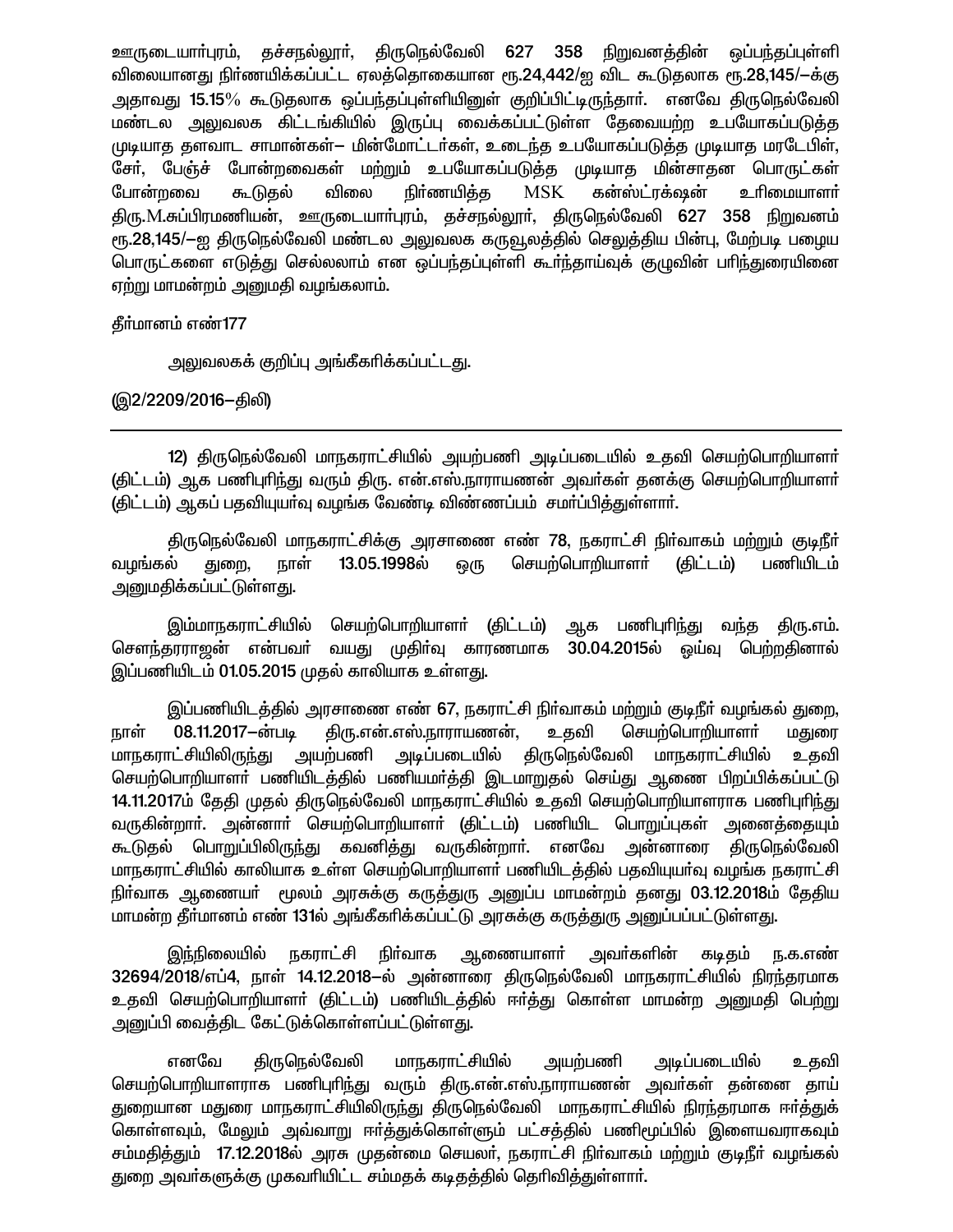எனவே திருநெல்வேலி மாநகராட்சியில் காலியாகவுள்ள செயற்பொறியாளா் (திட்டம்) பணியிடம் பூர்த்தி செய்யப்படவேண்டிய அவசியத்தின் காரணமாக திருநெல்வேலி மாநகராட்சியில் அயற்பணி அடிப்படையில் 14.11.2017 முதல் உதவி செயற்பொறியாளராக (தி.க.மே.) ஆகப் பணிபுரிந்து வரும் திரு.என்.எஸ்.நாராயணன் அவர்களை திருநெல்வேலி மாநகராட்சியில் நிரந்தரமாக உதவி செயற்பொறியாளா் (திட்டம்) ஆக பணியமா்த்திட உாிய ஆணை பிறப்பிக்க அரசினை வேண்டி அனுப்ப மாமன்றத்தின் பார்வைக்கும், கரு<u>க்க</u>ுரு அறுமதிக்கும் வைக்கப்படுகின்றது.

### அலுவலகக்குறிப்பு :

திருநெல்வேலி மாநகராட்சியில் அயற்பணி அடிப்படையில் உதவி செயற்பொறியாளராக பணிபுரிந்து வரும் திரு.என்.எஸ்.நாராயணன் அவா்களை தன்னை தாய் துறையான மதுரை மாநகராட்சியிலிருந்து திருநெல்வேலி மாநகராட்சியில் நிரந்தரமாக ஈர்த்துக் கொள்ளவும், மேலும் அவ்வாறு ஈர்த்துக்கொள்ளும் பட்சத்தில் பணிமூப்பில் இளையவராகவும் சம்மதித்தும், 17.12.2018ல் அரசு முதன்மை செயலா, நகராட்சி நிா்வாகம் மற்றும் குடிநீா் வழங்கல் துறை அவா்களுக்கு முகவரியிட்ட சம்மதக் கடிதத்தில் தெரிவித்துள்ளார். உதவி செயற்பொறியாளர் (தி) பணியிடம் திருநெல்வேலி மாநகராட்சியில் இல்லை. எனவே இப்பணியிடம் அனுமதிக்க கோரலாம்.

2) எனவே திருநெல்வேலி மாநகராட்சியில் அயற்பணி அடிப்படையில் 14.11.2017 முதல் உதவி செயற்பொறியாளராக (தி.க.மே.) பணிபுரிந்து வரும் திரு.என்.எஸ்.நாராயணன் அவர்களை திருநெல்வேலி மாநகராட்சியில் நிரந்தரமாக உதவி செயற்பொறியாளர் பணியிடத்தில் பணி மூப்பில் இளையவராக கருதி பணியமா்த்த உாிய ஆணை பிறப்பிக்க அரசிற்கு கருத்துரு அனுப்ப மாமன்றம் அனுமதிக்கலாம்.

தீர்மானம் எண் 178

அலுவலகக் குறிப்பு அங்கீகரிக்கப்பட்டது.

ரு.க.எண் சி1/10152/2017)

அரசு பள்ளிகள் 13) திருநெல்வேலி மாநகராட்சி பள்ளிகள். மற்றும் மாநகராட்சி எல்கைக்குட்பட்ட ஊராட்சி பள்ளிகளில் கழிப்பிடங்கள் மற்றும் பள்ளி வளாகங்களில் சுகாதார பராமரிப்புப் பணிகளை மாநகராட்சியில் சொத்து வரியுடன் வசூல் செய்யப்படும் கல்வி நிதியின் கீழ் மேற்கொள்வதற்கு மாமன்ற தீர்மான எண் 21, 22, 23 மற்றும் 24 நாள் 31.01.2017–ல் அனுமதி ஒப்பந்தத்தின்படி மூடி முத்திரையிடப்பட்ட இரு உறை முறையில் ஒப்பந்தப்புள்ளிகள் பெறுவதற்கு ஒப்பந்தபுள்ளி அறிவிப்பு எண் எச்2/11932/2016 ன் ஒப்பந்தப்புள்ளிகள் கோரப்பட்டன. அவ்வாறு பெறப்பட்ட ஒப்பந்தப்புள்ளிகளின் குறைவான ஒப்பந்தப்புள்ளி கோரிய M/s. Srinivas Waste Management நிறுவனத்தாருக்கு கல்விநிதியின் கீழ் திருநெல்வேலி மாநகரட்சி, தச்சை மண்டலம் மாநகராட்சிப் பள்ளிகள், அரசுப் பள்ளிகள் மற்றும் மாநகராட்சி எல்கைக்குட்பட்ட ஊராட்சி பள்ளிகளில் கழிப்பிடங்கள் மற்றும் பள்ளி வளாகங்களில் சுகாதார பராமரிப்பு பணியை 10.07.2017 முதல் 09.07.2018 வரை மேற்கொள்ள 28.04.2017ம் தேதிய திருநெல்வேலி மாநகராட்சி கூட்டத்தீர்மான எண் 17 ன் ஆணை வழங்கப்பட்டது. அதே தீர்மானத்தில், நாளிதழ்களில் அறிவிப்பு செய்வதற்கு ஆகும் கூடுதல் செலவினத்தை தவிர்க்கும் பொருட்டு மேற்படி பணியின் செயல்பாட்டில் திருப்தி ஏற்பட்டால் ஆண்டு ஒன்றுக்கு 10% கூடுதல் தொகையுடன் மேலும் இரண்டு ஆண்டுகளுக்கு ஒப்பந்தகாரா் ஏற்கும் பட்சத்தில் ஆணையாளரே நீட்டிப்பு செய்ய அனுமதி வழங்கலாம் என மாமன்றத் தீர்மானத்தில் (28.04.2017 தேதிய கூட்ட மாமன்ற தீர்மானம் எண் 17) அனுமதி வழங்கப்பட்டுள்ளது.

இதனடிப்படையில் கடந்த ஒராண்டு பள்ளிகளில் சுகாதாரப் பணியை மேற்கொண்ட M/s. Srinivas Waste Management நிறுவனத்தாரின் செயல்பாடு குறித்து ஒவ்வொரு மாதமும் அனைத்துப் பள்ளித் தலைமை/பொறுப்பு ஆசிரியரிடம் இருந்து WORK PERFORMANCE REPORT வரப்பெற்றுள்ளது. அனைத்து (Work Performance Report by School Head /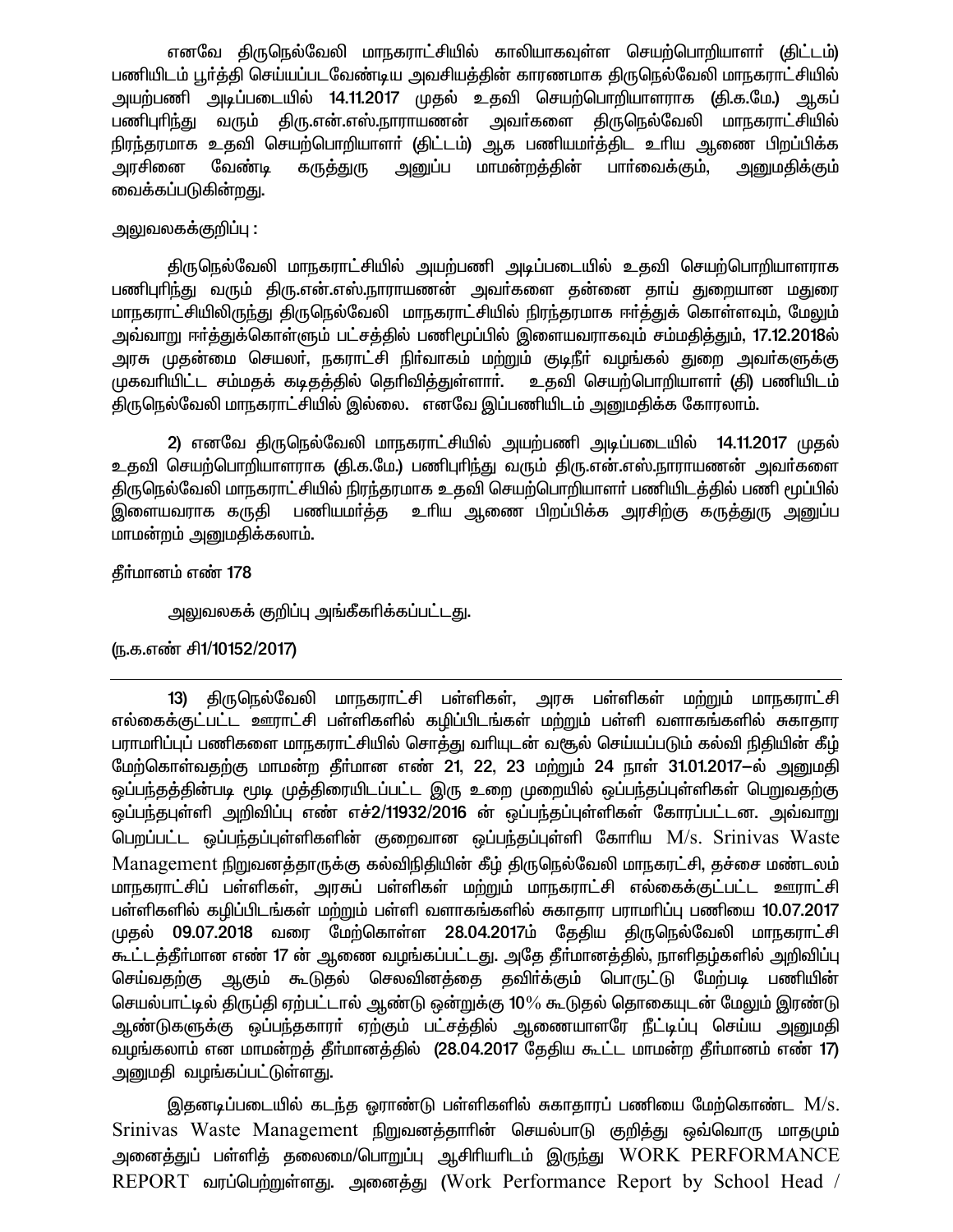Incharge Master) அறிக்கைகளும் திருப்திகரமான விதத்திலேயே வரப்பெற்றுள்ளன. எனவே, நிறுவனத்தாரின் சுகாதார பராமரிப்பு செயல்பாடு திருப்தியான நிலையில் உள்ளது. எனவே, மேற்படி நிறுவனத்தாருக்கே ஈராண்டுகள் காலநீட்டிப்பு வழங்க மாமன்றம் அனுமதிக்கலாம்.

மேலும். மாவட்ட ஆட்சித்தலைவா் நிா்ணயம் செய்த தினக்கூலி (2016—17 ஆண்டுக்கான நிர்ணயம்) அடிப்படையில் நாள் ஒன்றுக்கு நபர் ஒன்றுக்கு ரூ.228/— நிர்ணயம் செய்யப்பட்டது. .<br>தற்போது மாவட்ட ஆட்சித்தலைவா (2017–18 ஆம் ஆண்டு) நிா்ணயம் செய்த தினக்கூலி .<br>அடிப்படையிலான ஊதியம் ரூ.320/— (நபர் ஒன்றுக்கு) வழங்கலாம் என மாமன்றம் அனுமதி வழங்கலாம்.

மேலும், தினக்கூலி அடிப்படையிலான ஊதியத்திற்கு தொழிலாளா் நலன் காக்கும் பொருட்டு EPF (Employees Provident Fund) (தொழிலாளர் சேமநல நிதி) – 13.36% (குறிப்பு: District Collector 's Daily Wages  $320x13.36\%$  = Rs. 42.75 = Rs. 43) (ESI (Employees State Insurance (320 x 4.75%) = Rs.15.2 = Rs.16 Service Charge (10% of the District Collector wages) = Rs.32 Administrate charges (10 % of the District Collector wages) –  $Rs.32/$ - என நிர்ணயம் செய்யும் பொருட்டு மாமன்றம் அனுமதி வழங்கலாம். இதில் கடந்த வருடம் Sanitary Material / Safety Equipments Purchases செய்வதற்கு ரூ.21 ஒதுக்கிய அதே தொகையினை ஒதுக்கலாம் என மாமன்றம் தீர்மானிக்கலாம்.

மாமன்றத் தீர்மான எண் 114, நாள் 29.10.2018 அனுமதி வழங்கப்பட்டுள்ளது. தற்போது மாநில முதன்மை கணக்காளா் அவா்களால் இம்மாநகராட்சியில் அக்டோபா் 2018ல் தணிக்கை மேற்கொண்ட போது தனியார் நிறுவனம் மூலம் மாநகராட்சி பணிகள் மேற்கொள்ளப்பட்டுள்ளது. இவைகளில் சேவை கட்டணம் அல்லது நிர்வாக கட்டணம் இதில் ஏதாவது ஒன்றுதான் வழங்கப்பட வேண்டும் என்று அறிவறுத்தப்பட்டதின் அடிப்படையில் மேற்படி நிறுவனத்திற்கு வழங்கப்பட வேண்டிய தொகை கீழ்க்கண்ட விபரப்படி திருத்தி நிா்ணயம் செய்து மாமன்றத்தின் அனுமதிக்கு வைக்கப்படுகிறது.

துப்புரவு பணியாளர்களுக்கு  $\mathbf{D}$ 

|    | மாவட்ட ஆட்சித்தலைவர் நிர்ணயம்        |                         | Rs. 320        |
|----|--------------------------------------|-------------------------|----------------|
|    |                                      | <b>EPF</b>              | Rs.43          |
|    |                                      | <b>ESI</b>              | Rs.16          |
|    |                                      | <b>Service Charages</b> | Rs.32          |
|    |                                      | Administrative charges  | Rs.32          |
|    |                                      | Cleaning Material and   |                |
|    |                                      | Sanitary Equipments     | Rs.21          |
|    |                                      | Total                   | Rs.464         |
|    |                                      |                         |                |
| 2) | துப்புரவு மேற்பார்வையாளர் 1 நபர்     |                         | <b>Rs.</b> 340 |
|    | (மாவட்ட ஆட்சித்தலைவா் ஊதிய நிா்ணயம்) |                         |                |
|    |                                      | EPF                     | <b>Rs.45</b>   |
|    |                                      | <b>ESI</b>              | Rs.16          |
|    |                                      | Administrative charges  | Rs.34          |
|    |                                      | Service Charges         | Rs.34          |
|    |                                      | Total                   | Rs.469         |

அலுவலக குறிப்பு:

எனவே, கல்வி நிதியின் கீழ் ஒரு துப்புரவு பணியாளருக்கு ஒரு நாளுக்கு மொத்த செலவாக ரூ.464/— ஆகும். தச்சை மண்டலத்தில் மொத்தம் 16 பள்ளிகளில் 48 துப்புரவு பணியாளர்கள்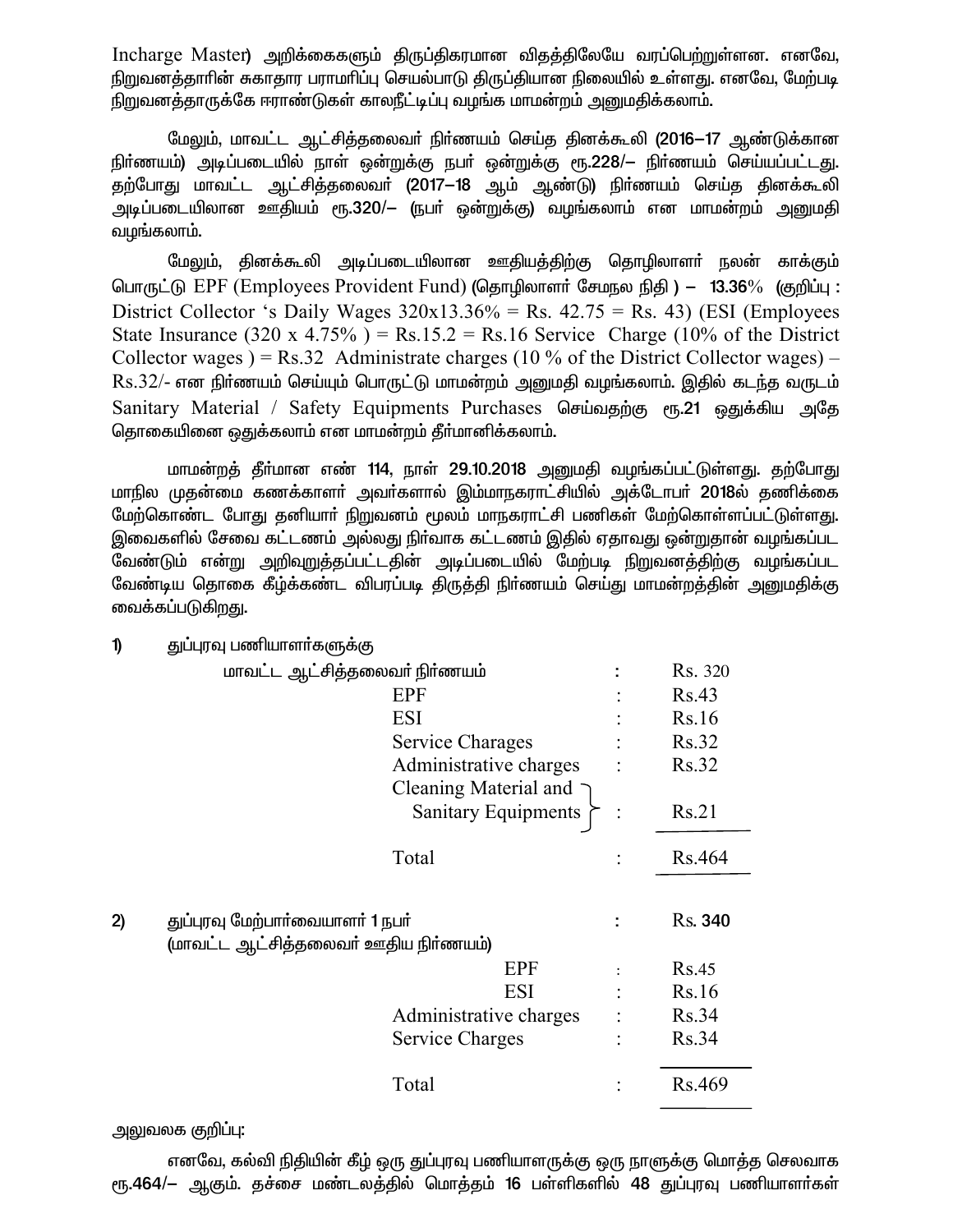பணிபுரிய வருடத்திற்கு 48 x 464 x 365 – உத்தேச செலவு தொகை ரூ.81,29,280/– ஆகும். ஆகவே, ஒரு மேற்பாா்வையாளருக்கு நாளொன்றுக்கு மொத்த செலவாகும் தொகை ரூ.469/— ஆகும். எனவே வருடத்திற்கு 1 x 469 x 365 – உத்தேச செலவு ரூ.1,71,185/– ஆகும். எனவே M/s. Srinivas Waste Management நிறுவனத்தின் இரண்டு ஆண்டு கால நீட்டிப்பு அனுமதியும், தச்சநல்லூா் மண்டலத்தின் 2018—19 — ஆம் வருடத்திற்கான செலவினத் தொகையான  $_{\rm{C}}$ ரு.81,29,280/ $-$ + $_{\rm{C}}$ ரு.1,71,185/ $-$  =  $_{\rm{C}}$ ரு.83,00,465/ $-$ க்கு அனுமதியும் வழங்க மாமன்றத்திற்கு பொருள் வைக்கப்பட்டு, மாமன்றத் தீர்மானம் எண் 114, நாள் 29.10.2018–ல் அனுமதி வழங்கப்பட்டுள்ளது.

தற்போது மாநில முதன்மை கணக்காயா அலுவலக தணிக்கை அலுவலா்களால் இம்மாநகராட்சியில் அக்டோபா் 2018—ல் தணிக்கை மேற்கொண்டபோது மாநகராட்சிப் பணிகள் தனியாா் நிறுவனம் மூலம் மேற்கொள்ளப்படும் போது, மேற்படி நிறுவனத்திற்கு மேற்பாா்வை கட்டணம் மட்டுமே வழங்கப்பட வேண்டும் எனத் தெரிவிக்கப்பட்டதின் அடிப்படையில் தற்போது மேற்படி நிறுவனத்திற்கு வழங்கப்பட வேண்டிய தொகையில்நிா்வாக கட்டணம் மட்டுமே அனுமதித்து கீழ்க்கண்ட விபரப்படி தொகையினை திருத்தி நிா்ணயம் செய்து மாமன்றத்தின் அனுமதிக்கு வைக்கப்படுகிறது.

குப்பாவ பணியாளர்களுக்கு  $\mathbf{v}$ 

|    | மாவட்ட ஆட்சித்தலைவர் நிர்ணயம்        | Rs. 320 |
|----|--------------------------------------|---------|
|    |                                      |         |
|    | <b>EPF</b>                           | Rs.43   |
|    | <b>ESI</b>                           | Rs.16   |
|    | Administrative charges               | Rs.32   |
|    | Cleaning Material and $\bigcap$      |         |
|    | <b>Sanitary Equipments</b>           | Rs.21   |
|    | Total                                | Rs.432  |
|    |                                      |         |
| 2) | துப்புரவு மேற்பார்வையாளர் 1 நபர்     | Rs. 340 |
|    | (மாவட்ட ஆட்சித்தலைவர் ஊதிய நிர்ணயம்) |         |
|    | <b>EPF</b>                           | Rs.45   |
|    | <b>ESI</b>                           | Rs.16   |
|    |                                      |         |
|    | Administrative charges               | Rs.34   |
|    | Total                                | Rs.435  |

எனவே கல்விநிதியின் கீழ் ஒரு பணியாளருக்கு ஒரு நாளுக்கு மொத்த செலவாக ரூ.432/— ஆகும். தச்சை மண்டலத்தில் மொத்தம் 16 பள்ளிகளில் 48 பணியாளா்கள் பணிபுரிய வருடத்திற்கு  $48 \times 432 \times 365 - 26.5$ தேச செலவுத் தொகை ரூ.75,68,640/— ஆகும். ஒரு மேற்பார்வையாளருக்கு நாளொன்றுக்கு மொத்த செலவாகும் தொகை ரூ.435/– ஆகும். எனவே வருடத்திற்கு 1 x 435 x 364 – உத்தேச செலவு ரூ.1,58,775/– ஆகும். எனவே M/s. Srinivas Waste Management நிறுவனத்திற்கு இரண்டு ஆண்டு கால நீட்டிப்பு அனுமதியும், 2018—19ஆம் வருடத்திற்கான செலவினத் தொகையான ரூ.75,68,640/- + ரூ.1,58,775/- = ரூ.77,27,415/-க்கு அனுமதியும் வழங்க மாமன்றம் தீர்மானிக்கலாம்

தீர்மானம் எண் 179

அலுவலகக் குறிப்பு அங்கீகரிக்கப்பட்டது.

(எச்2/11932/2016)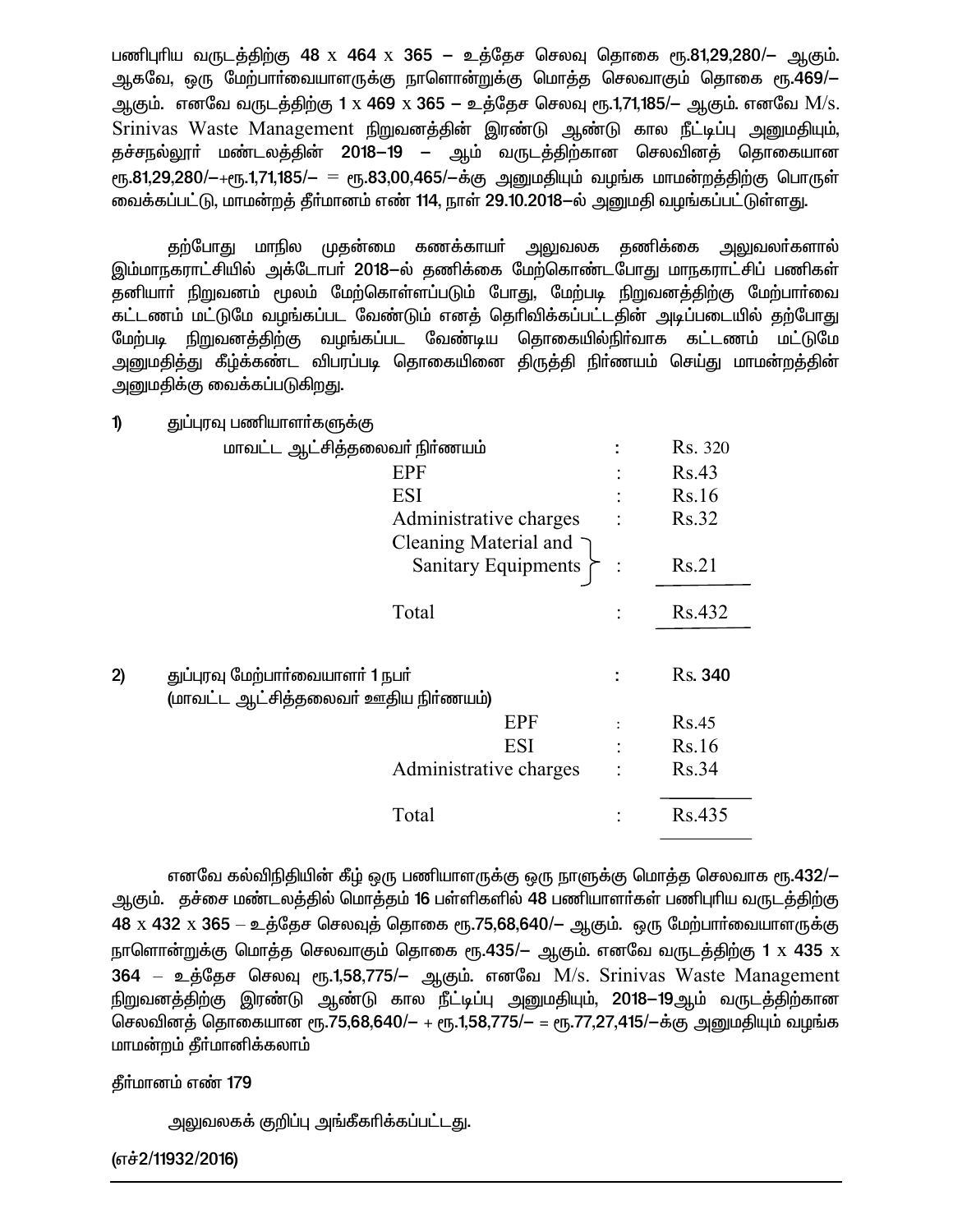14) திருநெல்வேலி மாநகராட்சி பள்ளிகள், அரசு பள்ளிகள் மற்றும் மாநகராட்சி எல்கைக்குட்பட்ட ஊராட்சி பள்ளிகளில் கழிப்பிடங்கள் மற்றும் பள்ளி வளாகங்களில் சுகாதார பராமரிப்புப் பணிகளை மாநகராட்சியில் சொத்து வரியுடன் வசூல் செய்யப்படும் கல்வி நிதியின் கீழ் மேற்கொள்வதற்கு மாமன்ற தீர்மான எண் 21,22,23 மற்றும் 24 நாள் 31.01.2017-ல் அனுமதி ஒப்பந்தத்தின்படி மூடி முத்திரையிடப்பட்ட இரு உறை முறையில் ஒப்பந்தப்புள்ளிகள் பெறுவதற்கு <u>ஒப்பந்த</u>புள்ளி அறிவிப்பு எண் எச்2/11932/2016 ன் ஒப்பந்தப்புள்ளிகள் கோரப்பட்டன. அவ்வாறு பெறப்பட்ட ஒப்பந்தப்புள்ளிகளின் குறைவான ஒப்பந்தப்புள்ளி கோரிய M/s. Srinivas Waste Management நிறுவனத்தாருக்கு கல்விநிதியின் கீழ் திருநெல்வேலி மாநகரட்சி, பாளையங்கோட்டை மண்டலம் மாநகராட்சிப் பள்ளிகள், அரசுப் பள்ளிகள் மற்றும் மாநகராட்சி எல்கைக்குட்பட்ட ஊராட்சி பள்ளிகளில் கழிப்பிடங்கள் மற்றும் பள்ளி வளாகங்களில் சுகாதார பராமரிப்பு பணியை 10.07.2017 முதல் 09.07.2018 வரை மேற்கொள்ள 28.04.2017 தேதிய திருநெல்வேலி மாநகராட்சி கூட்டத்தீர்மான எண் 18 ன் ஆணை வழங்கப்பட்டது. அதே தீா்மானத்தில், நாளிதழ்களில் அறிவிப்பு செய்வதற்கு ஆகும் கூடுதல் செலவினத்தை தவிா்க்கும் பொருட்டு மேற்படி பணியின் செயல்பாட்டில் திருப்தி ஏற்பட்டால் ஆண்டு ஒன்றுக்கு 10*%* கூடுதல் தொகையுடன் மேலும் இரண்டு ஆண்டுகளுக்கு ஒப்பந்தகாரர் ஏற்கும் பட்சத்தில் ஆணையாளரே  $f$ ட்டிப்பு செய்ய அனுமதி வழங்கலாம் என மாமன்றத் தீா்மானத்தில் (28.04.2017 தேதிய கூட்ட மாமன்ற தீர்மானம் எண் 18) அனுமதி வழங்கப்பட்டுள்ளது.

இதனடிப்படையில் கடந்த ஒராண்டு பள்ளிகளில் சுகாதாரப் பணியை மேற்கொண்ட  ${\rm M/s}.$ Srinivas Waste Management நிறுவனத்தாரின் செயல்பாடு குறித்து ஒவ்வொரு மாதமும் அனைத்துப் பள்ளித் தலைமை/பொறுப்பு ஆசிரியரிடம் இருந்து WORK PERFORMANCE REPORT வரப்பெற்றுள்ளது. அனைத்து (Work Performance Report by School Head / Incharge Master) அறிக்கைகளும் திருப்திகரமான விதத்திலேயே வரப்பெற்றுள்ளன. எனவே, நிறுவனத்தாரின் சுகாதார பராமரிப்பு செயல்பாடு திருப்தியான நிலையில் உள்ளது. எனவே, மேற்படி நிறுவனத்தாருக்கே ஈராண்டுகள் காலநீட்டிப்பு வழங்க மாமன்றம் அனுமதிக்கலாம்.

மேலும், மாவட்ட ஆட்சித்தலைவா் நிா்ணயம் செய்த தினக்கூலி (2016—17 ஆண்டுக்கான நிர்ணயம்) அடிப்படையில் நாள் ஒன்றுக்கு நபர் ஒன்றுக்கு ரூ.228/— நிர்ணயம் செய்யப்பட்டது. ்தற்போது மாவட்ட ஆட்சித்தலைவா (2017-18 ஆம் ஆண்டு) நிா்ணயம் செய்த தினக்கூலி அடிப்படையிலான ஊதியம் ரூ.320/— (நபர் ஒன்றுக்கு) வழங்கலாம் என மாமன்றம் அனுமதி வழங்கலாம்.

மேலும், தினக்கூலி அடிப்படையிலான ஊதியத்திற்கு தொழிலாளா் நலன் காக்கும் பொருட்டு EPF (Employees Provident Fund) (தொழிலாளர் சேமநல நிதி) – 13.36% (குறிப்பு: District Collector 's Daily Wages  $320x13.36\% = \text{Rs. } 42.75 = \text{Rs. } 43$ ) (ESI (Employees State Insurance  $(320 \times 4.75\%)$  = Rs.15.2 = Rs.16 Service Charge  $(10\%$  of the District Collector wages  $) = \text{Rs.32}$  Administrate charges (10 % of the District Collector wages) –  $Rs.32/$ - என நிர்ணயம் செய்யும் பொருட்டு மாமன்றம் அனுமதி வழங்கலாம். இதில் கடந்த வருடம் Sanitary Material / Safety Equipments Purchases செய்வதற்கு ரூ.21 ஒதுக்கிய அதே தொகையினை ஒதுக்கலாம் என மாமன்றம் தீர்மானிக்கலாம்.

1) துப்புரவு பணியாளா்களுக்கு

| மாவட்ட ஆட்சித்தலைவா் நிா்ணயம்                    |                      | Rs. 320             |
|--------------------------------------------------|----------------------|---------------------|
| EPF                                              | ٠                    | Rs.43               |
| <b>ESI</b>                                       |                      | Rs.16               |
| Service Charages                                 |                      | Rs.32               |
| Administrative charges                           | $\ddot{\phantom{1}}$ | <b>Rs.32</b>        |
| <b>Cleaning Material and Sanitary Equipments</b> |                      | Rs.21               |
| Total                                            |                      | R <sub>s</sub> .464 |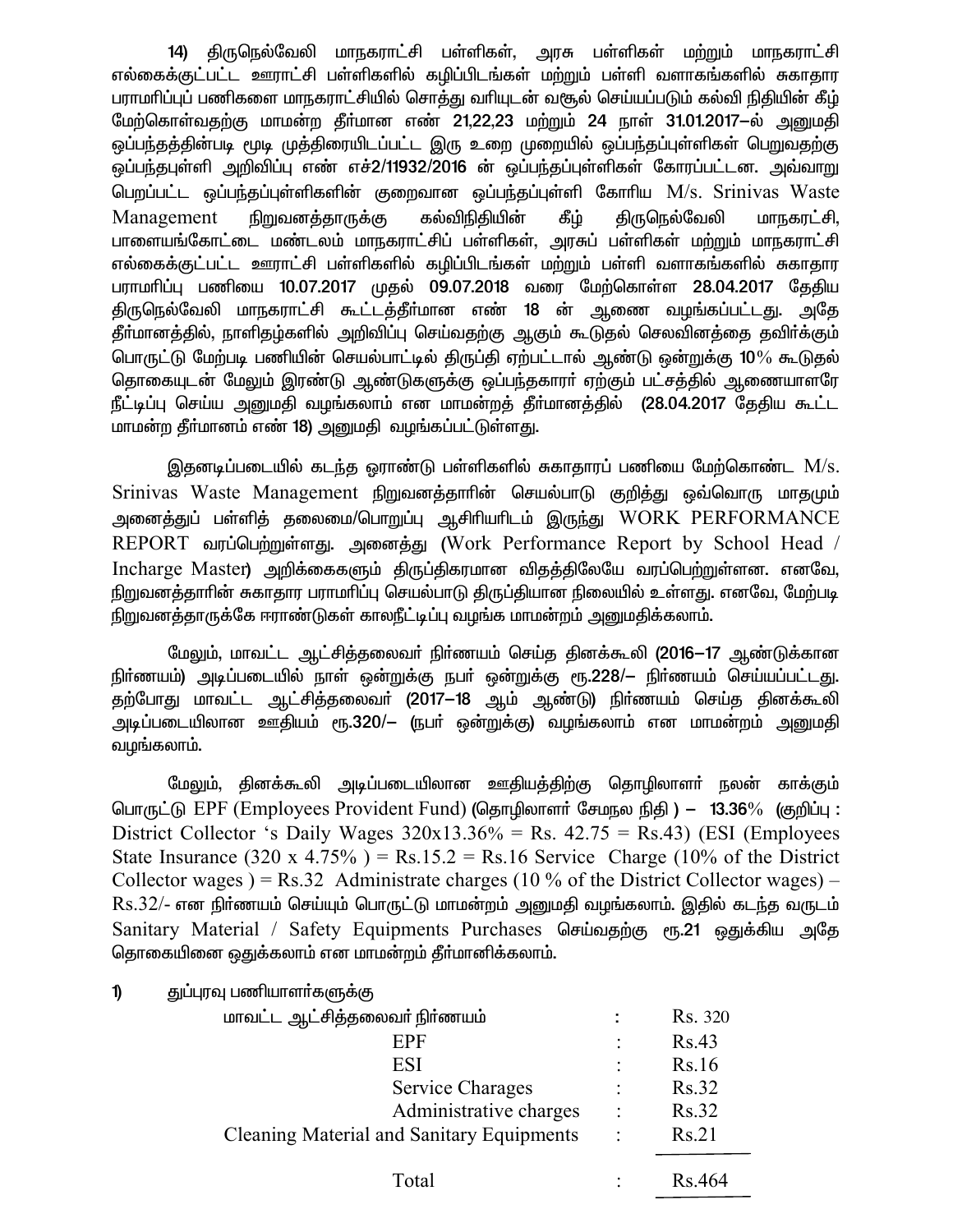| 2) | துப்புரவு மேற்பார்வையாளர் 1 நபர்     |                      | <b>Rs.</b> 340 |
|----|--------------------------------------|----------------------|----------------|
|    | (மாவட்ட ஆட்சித்தலைவர் ஊதிய நிர்ணயம்) |                      |                |
|    | <b>EPF</b>                           |                      | Rs.45          |
|    | ESI                                  | $\ddot{\phantom{a}}$ | Rs.16          |
|    | Administrative charges               | $\vdots$             | <b>Rs.34</b>   |
|    | <b>Service Charges</b>               |                      | <b>Rs.34</b>   |
|    |                                      |                      |                |
|    | Total                                |                      | Rs.469         |

#### அலுவலக குறிப்பு:

எனவே, கல்வி நிதியின் கீழ் ஒரு துப்புரவு பணியாளருக்கு ஒரு நாளுக்கு மொத்த செலவாக ரு.464 ஆகும். பாளையங்கோட்டை மண்டலத்தில் மொத்தம் 7 பள்ளிகளில் 21 துப்புரவு பணியாளர்கள் பணிபுரிய வருடத்திற்கு 21x464x365 - உத்தேச செலவு தொகை ரூ.35,56,560/-ஆகும். ஒரு மேற்பாா்வையாளருக்கு நாளொன்றுக்கு மொத்த செலவாகும் தொகை ரூ.469/-ஆகும். எனவே வருடத்திற்கு 1 x 469 x 365 – உத்தேச செலவு ரூ.1,71,185/– ஆகும். எனவே  $\rm M/s$ Srinivas Waste Management நிறுவனத்தின் இரண்டு ஆண்டு கால நீட்டிப்பு அனுமதியும், பாளையங்கோட்டை மண்டலத்தில் 2018–19 ஆம் வருடத்திற்கான செலவினத் தொகையான  $_{\rm CIF}$ . 35,56,560/ $-$  +  $_{\rm CIF}$ .1,71,185/ $-$  =  $_{\rm CIF}$ . 37,27,745/ $-$ க்கு அனுமதியும் வழங்க மாமன்றத்திற்கு பொருள் வைக்கப்பட்டு, மாமன்றத் தீர்மானம் எண் 115, நாள் 29.10.2018–ல் அனுமதி வழங்கப்பட்டுள்ளது.

தற்போது மாநில முதன்மை கணக்காயா் அலுவலக தணிக்கை அலுவலா்களால் இம்மாநகராட்சியில் அக்டோபர் 2018–ல் தணிக்கை மேற்கொண்டபோது மாநகராட்சிப் பணிகள் தனியாா் நிறுவனம் மூலம் மேற்கொள்ளப்படும் போது, மேற்படி நிறுவனத்திற்கு மேற்பாா்வை ்கட்டணம் மட்டுமே அனுமதிக்கப்பட வேண்டும் எனத் தெரிவிக்கப்பட்டதின் அடிப்படையில் ்தற்போது மேற்படி நிறுவனத்திற்கு வழங்கப்பட வேண்டிய தொகையில் நிர்வாக கட்டணம் மட்டுமே அனுமதித்து கீழ்க்கண்ட விபரப்படி தொகையினை திருத்தி நிர்ணயம் செய்து மாமன்றத்தின் அனுமதிக்கு வைக்கப்படுகிறது.

1) துப்புரவு பணியாளா்களுக்கு

|    | மாவட்ட ஆட்சித்தலைவர் நிர்ணயம்        |                | Rs. 320 |
|----|--------------------------------------|----------------|---------|
|    | <b>EPF</b>                           |                | Rs.43   |
|    | <b>ESI</b>                           |                | Rs.16   |
|    | Administrative charges               |                | Rs.32   |
|    | Cleaning Material and $\bigcap$      |                |         |
|    | Sanitary Equipments                  |                | Rs.21   |
|    | Total                                | $\ddot{\cdot}$ | Rs.432  |
|    |                                      |                |         |
| 2) | துப்புரவு மேற்பார்வையாளர் 1 நபர்     |                | Rs. 340 |
|    | (மாவட்ட ஆட்சித்தலைவர் ஊதிய நிர்ணயம்) |                |         |
|    | EPF                                  | $\ddot{\cdot}$ | Rs.45   |
|    | ESI                                  |                | Rs.16   |
|    | Administrative charges               |                | Rs.34   |
|    |                                      |                |         |
|    | Total                                |                | Rs.435  |

எனவே கல்விநிதியின் கீழ் ஒரு பணியாளருக்கு ஒரு நாளுக்கு மொத்த செலவாக ரூ.432/— ஆகும். பாளையங்கோட்டை மண்டலத்தில் மொத்தம் 7 பள்ளிகளில் 21 பணியாளா்கள் பணிபுாிய வருடத்திற்கு 21 x 432 x 365 – உத்தேச செலவுத் தொகை ரூ.33,11,280/– ஆகும். ஒரு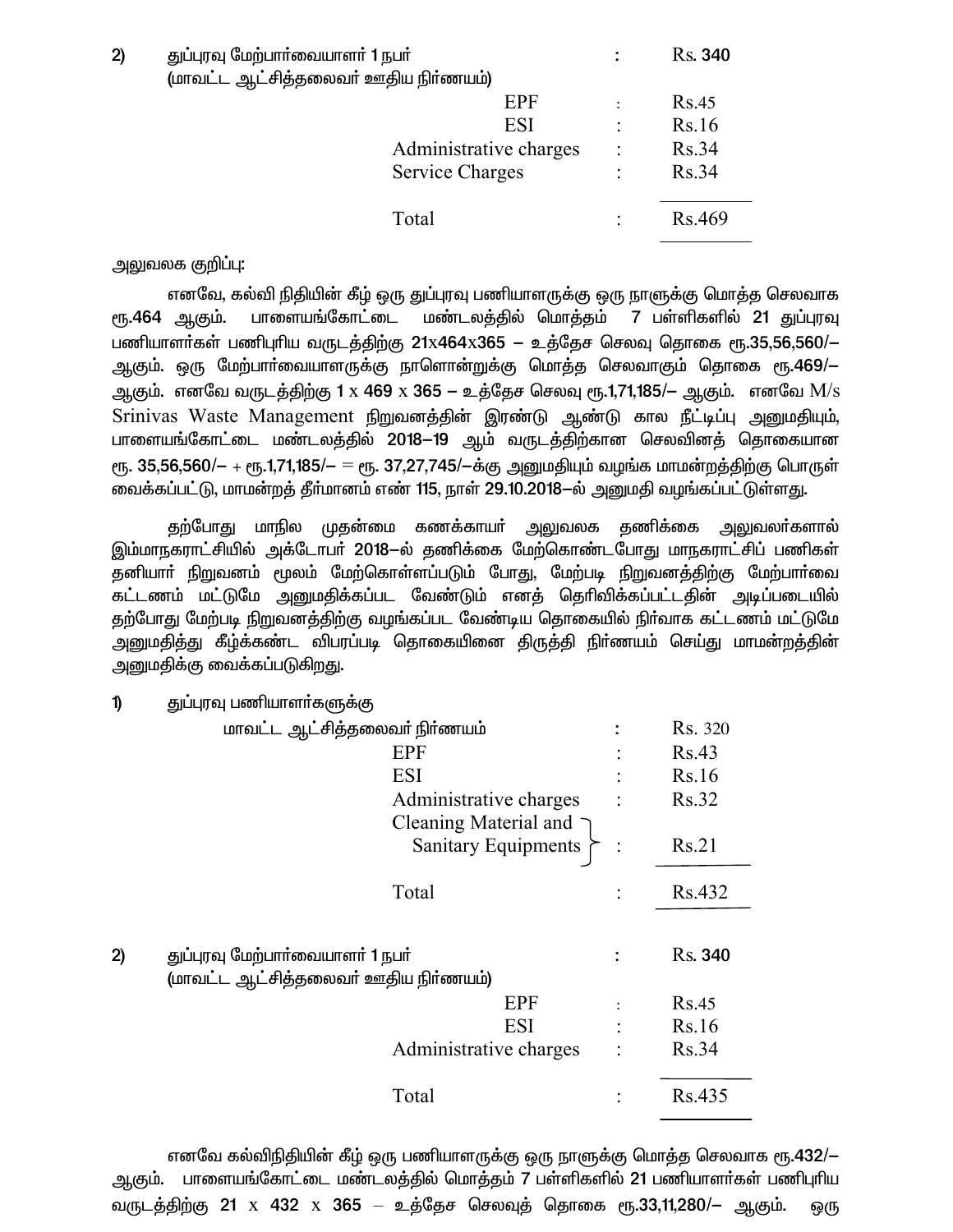மேற்பார்வையாளருக்கு நாளொன்றுக்கு மொக்கு செலவாகும் தொகை ரூ.435/— ஆகும். எனவே வருடத்திற்கு 1 x 435 x 364 – உத்தேச செலவு ரூ.1,58,775/– ஆகும். எனவே M/s. Srinivas Waste Management நிறுவனத்திற்கு இரண்டு ஆண்டு கால நீட்டிப்பு அனுமதியும், 2018–19ஆம் வருடத்திற்கான செலவினத் தொகையான ரூ.33,11,280/— + ரூ.1,58,775/— = ரூ.34,70,055/—க்கு அனுமதியும் வழங்க மாமன்றம் தீா்மானிக்கலாம்

## தீர்மானம் எண் 180

அலுவலகக் குறிப்பு அங்கீகரிக்கப்பட்டது.

# (எச்2/11932/2016)

15) திருநெல்வேலி மாநகராட்சி பள்ளிகள், அரசு பள்ளிகள் மற்றும் மாநகராட்சி எல்கைக்குட்பட்ட ஊராட்சி பள்ளிகளில் கழிப்பிடங்கள் மற்றும் பள்ளி வளாகங்களில் சுகாதார பராமரிப்புப் பணிகளை மாநகராட்சியில் சொக்கு வரியுடன் வசூல் செய்யப்படும் கல்வி நிதியின் கீம் மேற்கொள்வதற்கு மாமன்ற தீர்மான எண் 21,22,23 மற்றும் 24 நாள் 31.01.2017—ல் அனுமதி ஒப்பந்தத்தின்படி மூடி முத்திரையிடப்பட்ட இரு உறை முறையில் ஒப்பந்தப்புள்ளிகள் பெறுவதற்கு ஒப்பந்தபுள்ளி அறிவிப்பு எண் எச்2/11932/2016–ன் ஒப்பந்தப்புள்ளிகள் கோரப்பட்டன. அவ்வாறு பெறப்பட்ட ஒப்பந்தப்புள்ளிகளின் குறைவான ஒப்பந்தப்புள்ளி கோபிய M/s Srinivas Waste Management நிறுவனத்தாருக்கு கல்விநிதியின் கீழ் திருநெல்வேலி மாநகரட்சி, மேலப்பாளையம் மண்டலம் மாநகராட்சிப் பள்ளிகள், அரசுப் பள்ளிகள் மற்றும் மாநகராட்சி எல்கைக்குட்பட்ட ஊராட்சி பள்ளிகளில் கழிப்பிடங்கள் மற்றும் பள்ளி வளாகங்களில் சுகாதார பராமரிப்பு பணியை 10.07.2017 முதல் 09.07.2018 வரை மேற்கொள்ள 28.04.2017 தேதிய திருநெல்வேலி மாநகராட்சி கூட்டத்தீா்மான எண் 19 ன் ஆணை வழங்கப்பட்டது. அதே தீா்மானத்தில், நாளிதழ்களில் அறிவிப்பு செய்வதற்கு ஆகும் கூடுதல் செலவினத்தை தவிா்க்கும் பொருட்டு மேற்படி பணியின் செயல்பாட்டில் திருப்தி ஏற்பட்டால் ஆண்டு ஒன்றுக்கு 10% கூடுதல் தொகையுடன் மேலும் இரண்டு ஆண்டுகளுக்கு ஒப்பந்தகாரா் ஏற்கும் பட்சக்தில் ஆணையாளரே நீட்டிப்பு செய்ய அனுமதி வழங்கலாம் என மாமன்றத் தீர்மானத்தில் (28.04.2017 தேதிய கூட்ட மாமன்ற தீர்மானம் எண் 19) அனுமதி வழங்கப்பட்டுள்ளது.

இதனடிப்படையில் கடந்த ஓராண்டு பள்ளிகளில் சுகாதாரப் பணியை மேற்கொண்ட M/s. Srinivas Waste Management நிறுவனத்தாரின் செயல்பாடு குறித்து ஒவ்வொரு மாதமும் அனைத்துப் பள்ளித் தலைமை/பொறுப்பு ஆசிரியரிடம் இருந்து WORK PERFORMANCE REPORT வரப்பெற்றுள்ளது. அனைத்து (Work Performance Report by School Head / Incharge Master) அறிக்கைகளும் கிருப்திகரமான விதக்கிலேயே வரப்பெற்றுள்ளன. எனவே, நிறுவனத்தாரின் சுகாதார பராமரிப்பு செயல்பாடு திருப்தியான நிலையில் உள்ளது. எனவே, மேற்படி நிறுவனத்தாருக்கே ஈராண்டுகள் காலநீட்டிப்பு வழங்க மாமன்றம் அனுமதிக்கலாம்.

மேலும், மாவட்ட ஆட்சித்தலைவர் நிர்ணயம் செய்த தினக்கூலி (2016—17 ஆண்டுக்கான நிர்ணயம்) அடிப்படையில் நாள் ஒன்றுக்கு நபர் ஒன்றுக்கு ரூ.228/— நிர்ணயம் செய்யப்பட்டது. .<br>தற்போது மாவட்ட ஆட்சித்தலைவா (2017–18 ஆம் ஆண்டு) நிா்ணயம் செய்த தினக்கூலி அடிப்படையிலான ஊதியம் ரூ.320/— (நபர் ஒன்றுக்கு) வழங்கலாம் என மாமன்றம் அனுமதி வழங்கலாம்.

மேலும், தினக்கூலி அடிப்படையிலான ஊதியத்திற்கு தொழிலாளா் நலன் காக்கும் பொருட்டு EPF (Employees Provident Fund) (தொழிலாளர் சேமநல நிதி) – 13.36% (குறிப்பு: District Collector 's Daily Wages  $320x13.36\%$  = Rs.  $42.75$  = Rs. 43) (ESI (Employees State Insurance (320 x 4.75%) = Rs.15.2 = Rs.16 Service Charge (10% of the District Collector wages) = Rs.32 Administrate charges (10 % of the District Collector wages) –  $\rm Rs.32/$ - என நிர்ணயம் செய்யும் பொருட்டு மாமன்றம் அனுமதி வழங்கலாம். இதில் கடந்த வருடம்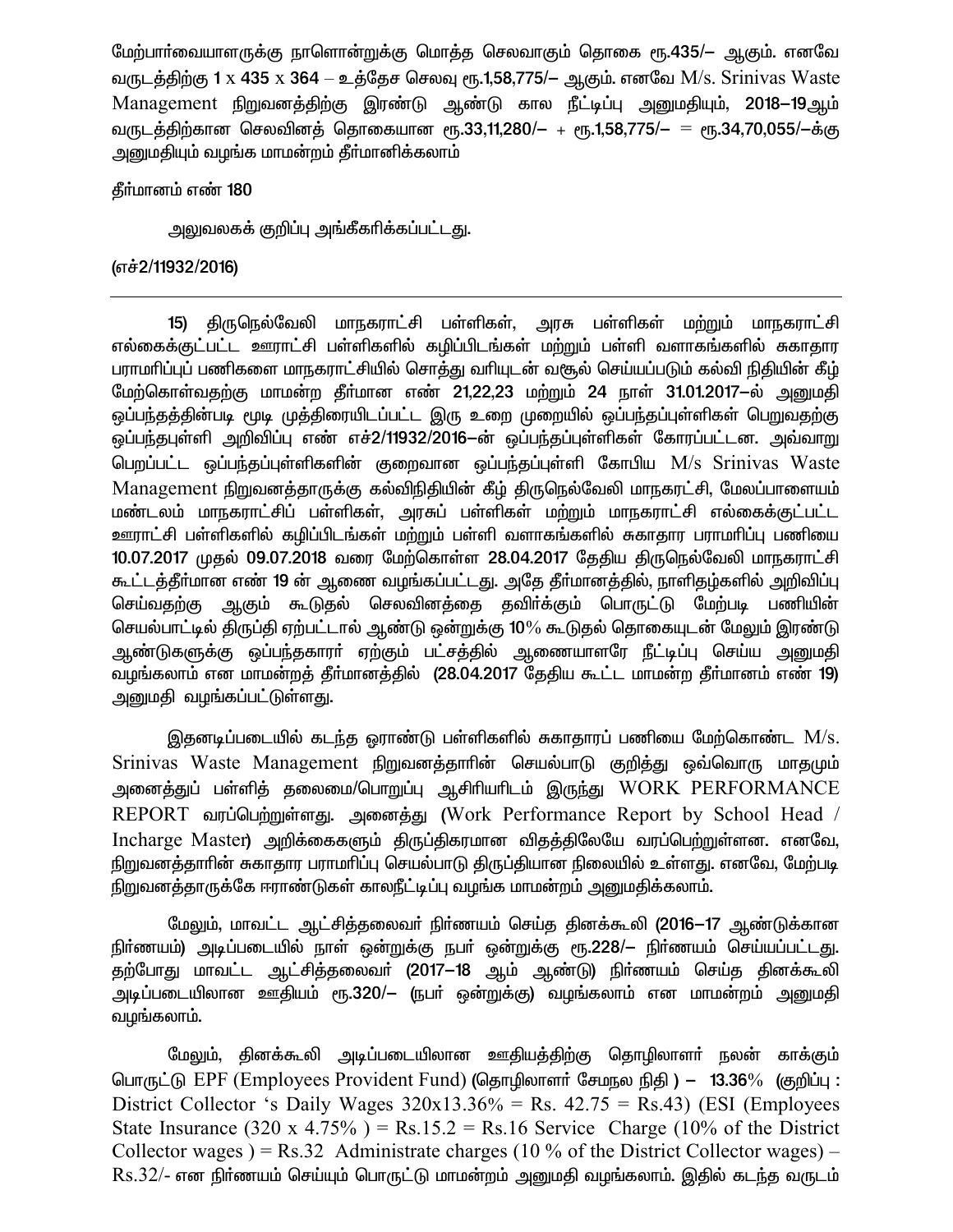Sanitary Material / Safety Equipments Purchases செய்வதற்கு ரூ.21 ஒதுக்கிய அதே தொகையினை ஒதுக்கலாம் என மாமன்றம் தீர்மானிக்கலாம்.

| $\boldsymbol{\theta}$ | துப்புரவு பணியாளா்களுக்கு                                                |                |                |
|-----------------------|--------------------------------------------------------------------------|----------------|----------------|
|                       | மாவட்ட ஆட்சித்தலைவர் நிர்ணயம்                                            |                | Rs. 320        |
|                       | <b>EPF</b>                                                               |                | Rs.43          |
|                       | <b>ESI</b>                                                               |                | Rs.16          |
|                       | Service Charages                                                         |                | Rs.32          |
|                       | Administrative charges                                                   | $\ddot{\cdot}$ | Rs.32          |
|                       | Cleaning Material and Sanitary Equipments                                | $\ddot{\cdot}$ | Rs.21          |
|                       | Total                                                                    |                | Rs.464         |
| 2)                    | துப்புரவு மேற்பார்வையாளர் 1 நபர்<br>(மாவட்ட ஆட்சித்தலைவர் ஊதிய நிர்ணயம்) |                | <b>Rs.</b> 340 |
|                       | <b>EPF</b>                                                               |                | Rs.45          |
|                       | ESI                                                                      |                | Rs.16          |
|                       | Administrative charges                                                   | $\ddot{\cdot}$ | Rs.34          |
|                       | Service Charges                                                          |                | Rs.34          |
|                       | Total                                                                    |                | Rs.469         |
|                       |                                                                          |                |                |

அலுவலக குறிப்பு:

எனவே, கல்வி நிதியின் கீழ் ஒரு துப்புரவு பணியாளருக்கு ஒரு நாளுக்கு மொத்த செலவாக ரூ.464/— ஆகும். மேலப்பாளையம் மண்டலத்தில் மொத்தம் 10 பள்ளிகளில் 30 பணியாளர்கள் பணிபுரிய வருடத்திற்கு 30 x 464 x 365 – உத்தேச செலவு தொகை ரூ.50,80,800/– ஆகும். ஆகவே, ஒரு மேற்பாா்வையாளருக்கு நாளொன்றுக்கு மொத்த செலவாகும் தொகை ரூ.469/— ஆகும். எனவே வருடத்திற்கு 1x469x365 – உத்தேச செலவு ரூ.1,71,185/– ஆகும். எனவே M/s. Srinivas Waste Management நிறுவனத்தின் இரண்டு ஆண்டு கால நீட்டிப்பு அனுமதியும், மண்டலத்தில் 2018–19 ஆம் வருடத்திற்கான செலவினத் தொகையான மேலப்பாளையம்  $_{\rm{f}}$ ரு.50,80,800/ $-$  +  $_{\rm{f}}$ ரு.1,71,185  $=$   $_{\rm{f}}$ ரு.52,51,985/ $-$ க்கு அனுமகியும் வழங்க மாமன்றத்திற்கு பொருள் வைக்கப்பட்டு, மாமன்றத் தீா்மானம் எண் 116, நாள் 29.10.2018—ல் அனுமதி வழங்கப்பட்டுள்ளது.

குற்போது மாநில முகன்மை கணக்காயர் அலுவலக கணிக்கை அலுவலர்களால் இம்மாநகராட்சியில் அக்டோபா் 2018—ல் தணிக்கை மேற்கொண்டபோது மாநகராட்சிப் பணிகள் தனியாா் நிறுவனம் மூலம் மேற்கொள்ளப்படும் போது, மேற்படி நிறுவனத்திற்கு மேற்பாா்வை கட்டணம் மட்டுமே அனுமதிக்கப்பட வேண்டும் எனத் தெரிவிக்கப்பட்டதின் அடிப்படையில் தற்போது மேற்படி நிறுவனத்திற்கு வழங்கப்பட வேண்டிய தொகையில் நிர்வாக கட்டணம் மட்டுமே அனுமதித்து கீழ்க்கண்ட விபரப்படி தொகையினை திருத்தி நிா்ணயம் செய்து மாமன்றத்தின் அனுமதிக்கு வைக்கப்படுகிறது.

| 1) |                           |  |  |
|----|---------------------------|--|--|
|    |                           |  |  |
|    | துப்புரவு பணியாளா்களுக்கு |  |  |
|    |                           |  |  |

| மாவட்ட ஆட்சித்தலைவர் நிர்ணயம்                    |  | Rs. 320 |
|--------------------------------------------------|--|---------|
| EPF                                              |  | Rs.43   |
| <b>ESI</b>                                       |  | Rs.16   |
| Administrative charges                           |  | Rs.32   |
| <b>Cleaning Material and Sanitary Equipments</b> |  | Rs.21   |
| Total                                            |  | Rs.432  |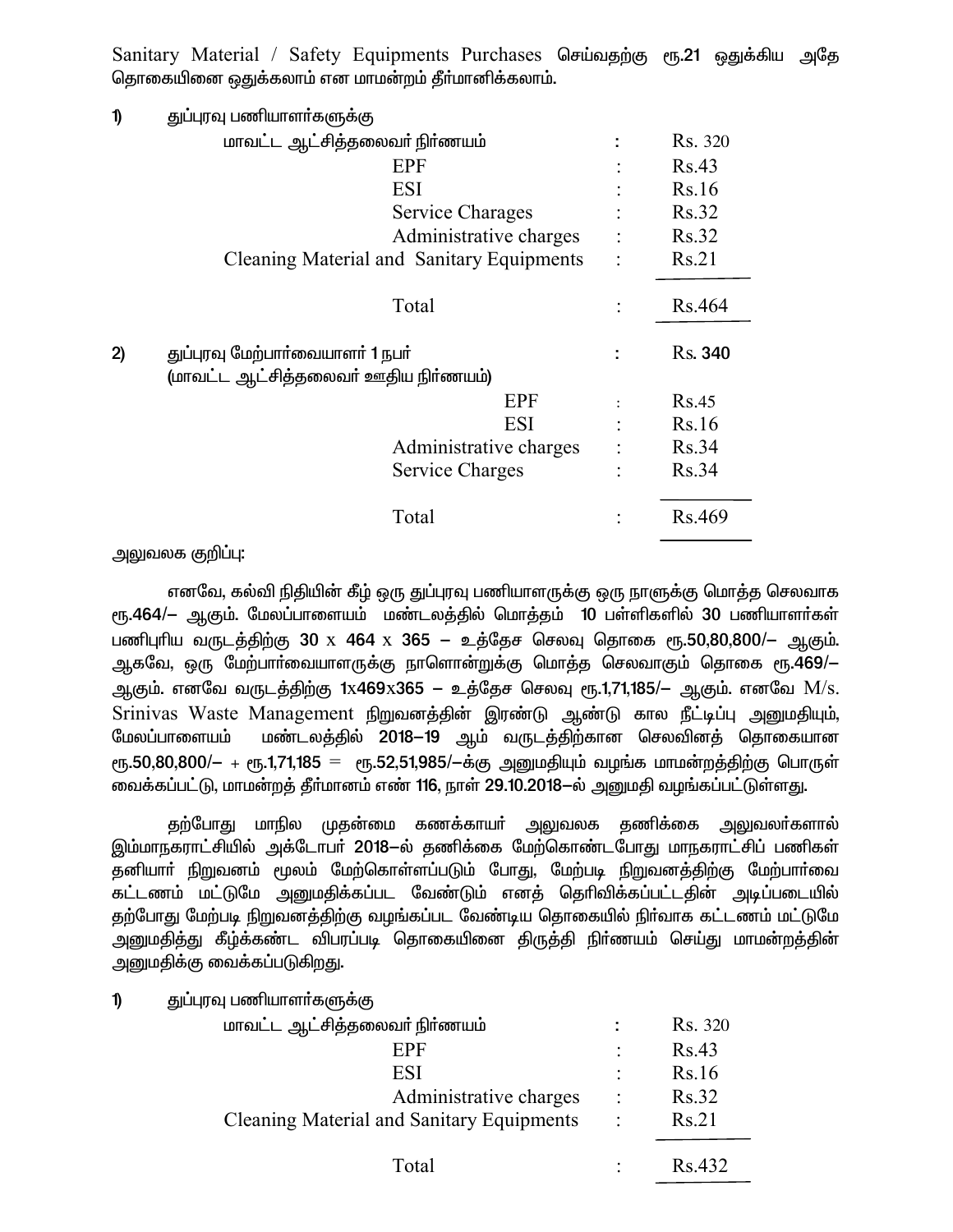| 2) | துப்புரவு மேற்பார்வையாளர் 1 நபர்<br>(மாவட்ட ஆட்சித்தலைவர் ஊதிய நிர்ணயம்) |                | <b>Rs.</b> 340 |
|----|--------------------------------------------------------------------------|----------------|----------------|
|    | EPF                                                                      |                | Rs.45          |
|    | <b>ESI</b>                                                               | $\ddot{\cdot}$ | Rs.16          |
|    | Administrative charges                                                   | $\ddot{\cdot}$ | Rs.34          |
|    | Total                                                                    |                | Rs.435         |

எனவே கல்விநிதியின் கீழ் ஒரு பணியாளருக்கு ஒரு நாளுக்கு மொத்த செலவாக ரூ.432/— ஆகும். மேலப்பாளையம் மண்டலத்தில் மொத்தம் 10 பள்ளிகளில் 30 பணியாளர்கள் பணிபுரிய வருடத்திற்கு 30 x 432 x 365 – உத்தேச செலவுத் தொகை ரூ.47,30,400/– ஆகும். ஒரு மேற்பாா்வையாளருக்கு நாளொன்றுக்கு மொத்த செலவாகும் தொகை ரூ.435/– ஆகும். எனவே வருடத்திற்கு 1 x 435 x 364 – உத்தேச செலவு ரூ.1,58,775/– ஆகும். எனவே M/s. Srinivas Waste Management நிறுவனத்திற்கு இரண்டு ஆண்டு கால நீட்டிப்பு அனுமதியும், 2018–19ஆம் வருடத்திற்கான செலவினத் தொகையான ரூ.47,30,400/– + ரூ.1,58,775/– = ரூ.48,89,175/–க்கு அனுமதியும் வழங்க மாமன்றம் தீா்மானிக்கலாம்

தீர்மானம் எண் 181

அலுவலகக் குறிப்பு அங்கீகரிக்கப்பட்ட<u>த</u>ு.

(எச்2/11932/2016)

16) திருநெல்வேலி மாநகராட்சி பள்ளிகள், அரசு பள்ளிகள் மற்றும் மாநகராட்சி எல்கைக்குட்பட்ட ஊராட்சி பள்ளிகளில் கழிப்பிடங்கள் மற்றும் பள்ளி வளாகங்களில் சுகாதார பராமரிப்புப் பணிகளை மாநகராட்சியில் சொத்து வரியுடன் வசூல் செய்யப்படும் கல்வி நிதியின் கீழ் மேற்கொள்வதற்கு மாமன்ற தீர்மான எண் 21,22,23 மற்றும் 24 நாள் 31.01.2017-ல் அனுமதி <u>ஒப்பந்தத்தின்படி மூடி முத்திரையிடப்பட்ட இரு உறை முறையில் ஒப்பந்தப்புள்ளிகள் பெறுவதற்கு</u> <u>ஒப்பந்த</u>புள்ளி அறிவிப்பு எண் எச்2/11932/2016–ன் ஒப்பந்தப்புள்ளிகள் கோரப்பட்டன. அவ்வாறு பெறப்பட்ட ஒப்பந்தப்புள்ளிகளின் குறைவான ஒப்பந்தப்புள்ளி கோபிய  $M/s$  Srinivas Waste Management நிறுவனத்தாருக்கு கல்விநிதியின் கீழ் திருநெல்வேலி மாநகரட்சி, திருநெல்வேலி மண்டலம் மாநகராட்சிப் பள்ளிகள், அரசுப் பள்ளிகள் மற்றும் மாநகராட்சி எல்கைக்குட்பட்ட <u>ஊராட்</u>சி பள்ளிகளில் கழிப்பிடங்கள் மற்றும் பள்ளி வளாகங்களில் சுகாதார பராமரிப்பு பணியை 10.07.2017 முதல் 09.07.2018 வரை மேற்கொள்ள 28.04.2017 தேதிய திருநெல்வேலி மாநகராட்சி கூட்டத்தீர்மான எண் 19 ன் ஆணை வழங்கப்பட்டது. அதே தீர்மானத்தில், நாளிதழ்களில் அறிவிப்பு செய்வதற்கு ஆகும் கூடுதல் செலவினத்தை தவிா்க்கும் பொருட்டு மேற்படி பணியின் செயல்பாட்டில் திருப்தி ஏற்பட்டால் ஆண்டு ஒன்றுக்கு 10% கூடுதல் தொகையுடன் மேலும் இரண்டு <u>ஆண்டுகளுக்கு ஒப்பந்த</u>காரா் ஏற்கும் பட்சத்தில் ஆணையாளரே நீட்டிப்பு செய்ய அனுமதி ்வழங்கலாம் என மாமன்றத் தீர்மானத்தில் (28.04.2017 தேதிய கூட்ட மாமன்ற தீர்மானம் எண் 20) அனுமதி வழங்கப்பட்டுள்ள<u>த</u>ு.

இதனடிப்படையில் கடந்த ஒராண்டு பள்ளிகளில் சுகாதாரப் பணியை மேற்கொண்ட  $\rm M/s.$ Srinivas Waste Management நிறுவனத்தாரின் செயல்பாடு குறித்து ஒவ்வொரு மாதமும் அனைத்துப் பள்ளித் தலைமை/பொறுப்பு ஆசிரியரிடம் இருந்து WORK PERFORMANCE REPORT வரப்பெற்றுள்ளது. அனைத்து (Work Performance Report by School Head / Incharge Master) அறிக்கைகளும் திருப்திகரமான விதத்திலேயே வரப்பெற்றுள்ளன. எனவே, நிறுவனத்தாரின் சுகாதார பராமரிப்பு செயல்பாடு திருப்தியான நிலையில் உள்ளது. எனவே, மேற்படி நிறுவனத்தாருக்கே ஈராண்டுகள் காலநீட்டிப்பு வழங்க மாமன்றம் அனுமதிக்கலாம்.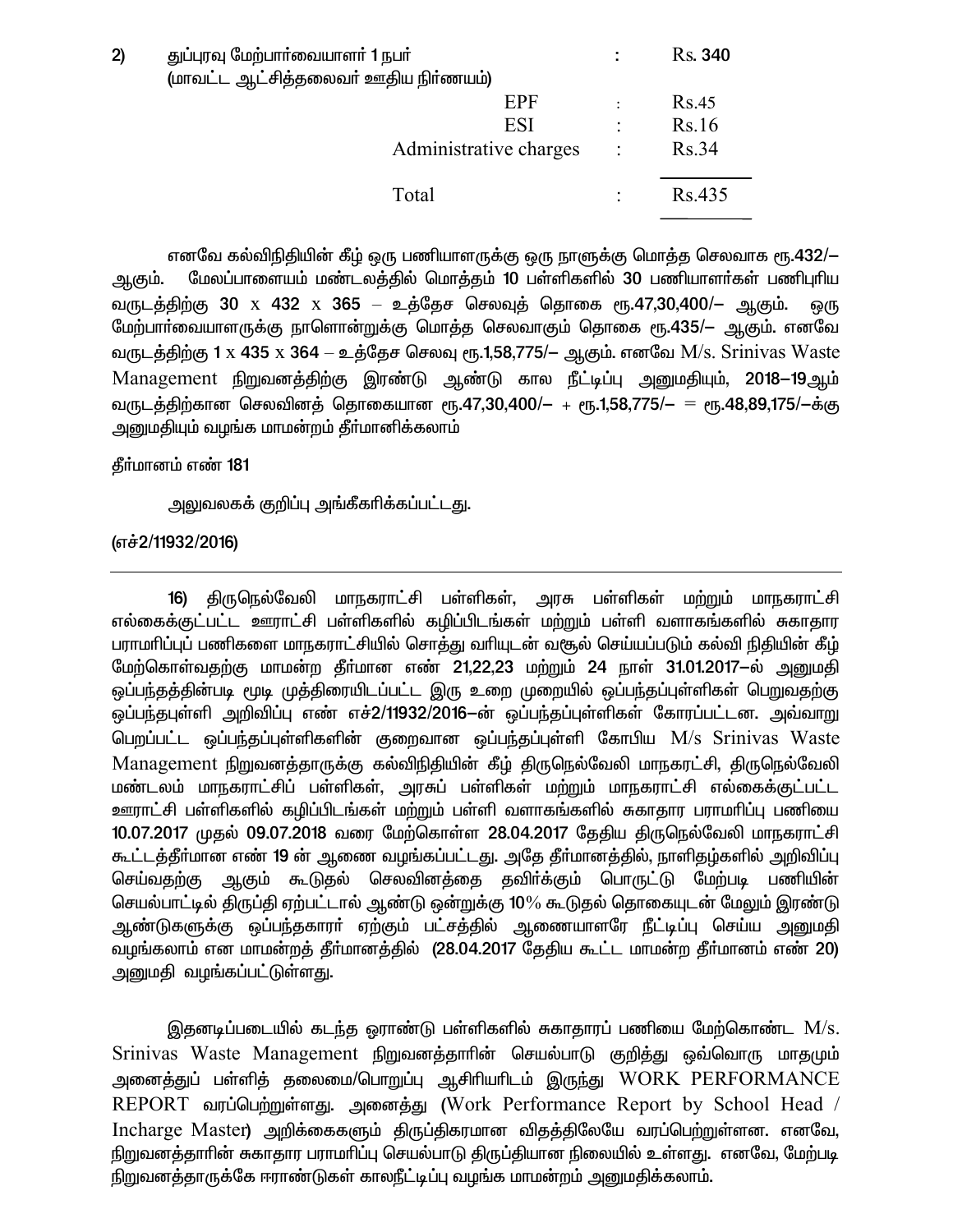மேலும், மாவட்ட ஆட்சித்தலைவர் நிர்ணயம் செய்த தினக்கூலி (2016–17 ஆண்டுக்கான நிா்ணயம்) அடிப்படையில் நாள் ஒன்றுக்கு நபா் ஒன்றுக்கு ரூ.228/— நிா்ணயம் செய்யப்பட்டது. .<br>தற்போது மாவட்ட ஆட்சித்தலைவா (2017-18 ஆம் ஆண்டு) நிா்ணயம் செய்த தினக்கூலி அடிப்படையிலான ஊதியம் ரூ.320/– (நபர் ஒன்றுக்கு) வழங்கலாம் என மாமன்றம் அனுமதி வழங்கலாம்.

மேலும், தினக்கூலி அடிப்படையிலான ஊதியத்திற்கு தொழிலாளர் நலன் காக்கும் பொருட்டு  $EPF$  (Employees Provident Fund) (தொழிலாளர் சேமநல நிதி) - 13.36% (குறிப்பு: District Collector 's Daily Wages  $320x13.36\% = \text{Rs. } 42.75 = \text{Rs. } 43$ ) (ESI (Employees State Insurance  $(320 \times 4.75\%)$  = Rs.15.2 = Rs.16 Service Charge (10% of the District Collector wages  $) = \text{Rs.32}$  Administrate charges (10 % of the District Collector wages) –  $Rs.32/$ - என நிர்ணயம் செய்யும் பொருட்டு மாமன்றம் அனுமதி வழங்கலாம். இதில் கடந்த வருடம் Sanitary Material / Safety Equipments Purchases செய்வதற்கு ரூ.21 ஒதுக்கிய அதே தொகையினை ஒதுக்கலாம் என மாமன்றம் தீர்மானிக்கலாம்.

1) குப்பூரவு பணியாளர்களுக்கு

| மாவட்ட ஆட்சித்தலைவர் நிர்ணயம் |                                             | Rs. 320        |
|-------------------------------|---------------------------------------------|----------------|
|                               | <b>EPF</b>                                  | Rs.43          |
|                               | ESI                                         | Rs.16          |
|                               | Service Charages                            | Rs.32          |
|                               | Administrative charges                      | <b>Rs.32</b>   |
|                               | Cleaning Material and                       |                |
|                               | Sanitary Equipments                         | Rs.21          |
|                               |                                             |                |
|                               | Total                                       | Rs.464         |
|                               |                                             |                |
|                               |                                             |                |
|                               |                                             | <b>Rs.</b> 340 |
| 2)                            | துப்புரவு மேற்பார்வையாளர் 1 நபர்            |                |
|                               | (மாவட்ட ஆட்சித்தலைவர் ஊதிய நிர்ணயம்)<br>EPF | Rs.45          |
|                               | <b>ESI</b>                                  | Rs.16          |
|                               | Administrative charges                      | Rs.34          |
|                               | Service Charges                             | <b>Rs.34</b>   |
|                               |                                             |                |
|                               | Total                                       | Rs.469         |

#### அலுவலக குறி**ப்**பு:

எனவே, கல்வி நிதியின் கீழ் ஒரு துப்புரவு பணியாளருக்கு ஒரு நாளுக்கு மொத்த செலவாகும் தொகை ரூ.464/- ஆகும். திருநெல்வேலி மண்டலத்தில் மொத்தம் 12 பள்ளிகளில் 36 பணியாளர்கள் பணிபுரிய வருடத்திற்கு  $36x464x365 -$  உத்தேச செலவு தொகை ரூ. $60,96,960$ / $-$ ஆகும். ஓரு மேற்பாா்வையாளருக்கு நாளொன்றுக்கு மொத்த செலவாகும் தொகை ரூ.469/-ஆகும். எனவே வருடத்திற்கு 1 x 469 x 365 – உத்தேச செலவு ரூ.1,71,185/– ஆகும். எனவே  $\rm M/s.$ Srinivas Waste Management நிறுவனத்தின் இரண்டு ஆண்டு கால நீட்டிப்பு அனுமதியும், திருநெல்வேலி மண்டலத்தில் 2018–19-ஆம் வருடத்திற்கான செலவினத் தொகையான  $_{\rm C}$ ரு.60,96,960/ $-$  +  $_{\rm C}$ ரு.1,71,185/ $-$  =  $_{\rm C}$ ந.62,68,145/ $-$ க்கு அனுமதியும் வழங்க மாமன்றத்திற்கு பொருள் வைக்கப்பட்டு, மாமன்றத் தீர்மானம் எண் 117, நாள் 29.10.2018–ல் அனுமதி வழங்கப்பட்டுள்ளது.

தற்போது மாநில முதன்மை கணக்காயா் அலுவலக தணிக்கை அலுவலா்களால் இம்மாநகராட்சியில் அக்டோபா் 2018–ல் தணிக்கை மேற்கொண்டபோது மாநகராட்சிப் பணிகள்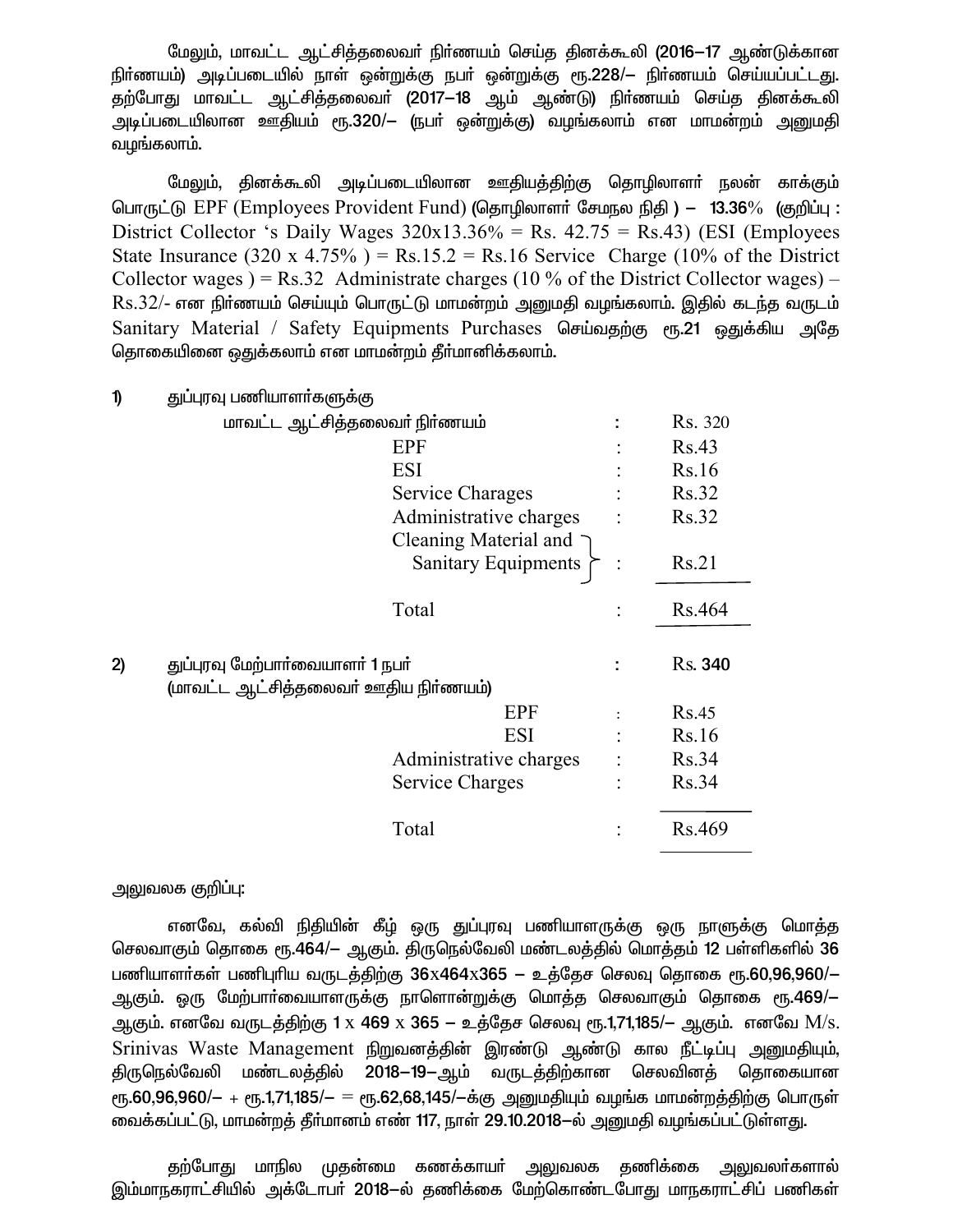தனியாா் நிறுவனம் மூலம் மேற்கொள்ளப்படும் போது, மேற்படி நிறுவனத்திற்கு மேற்பாா்வை கட்டணம் மட்டுமே வழங்கப்பட வேண்டும் எனத் தெரிவிக்கப்பட்டதின் அடிப்படையில் தற்போது .<br>மேற்படி நிறுவனத்திற்கு வழங்கப்பட வேண்டிய தொகையில் நிர்வாக கட்டணம் மட்டுமே <u>அனுமதித்து</u> கீழ்க்கண்ட விபரப்படி தொகையினை திருத்தி நிர்ணயம் செய்து மாமன்றத்தின் அனுமதிக்கு வைக்கப்படுகிறது.

 $\mathbf{D}$ குப்பாவு பணியாளர்களுக்கு

| மாவட்ட ஆட்சித்தலைவர் நிர்ணயம்        |                            | Rs. 320        |
|--------------------------------------|----------------------------|----------------|
| EPF                                  |                            | Rs.43          |
| ESI                                  |                            | Rs.16          |
| Administrative charges               |                            | Rs.32          |
| Cleaning Material and $\bigcap$      |                            |                |
|                                      | Sanitary Equipments $\sum$ | Rs.21          |
| Total                                |                            | Rs.432         |
|                                      |                            |                |
| துப்புரவு மேற்பார்வையாளர் 1 நபர்     |                            | <b>Rs.</b> 340 |
| (மாவட்ட ஆட்சித்தலைவர் ஊதிய நிர்ணயம்) |                            |                |
|                                      | <b>EPF</b>                 | Rs.45          |
|                                      | ESI                        | Rs.16          |
| Administrative charges               |                            | Rs.34          |
| Total                                |                            | Rs.435         |

எனவே கல்விநிதியின் கீழ் ஒரு பணியாளருக்கு ஒரு நாளுக்கு மொத்த செலவாக ரூ.432/— திருநெல்வேலி மண்டலத்தில் மொத்தம் 12 பள்ளிகளில் 36 பணியாளா்கள் பணிபுாிய ஆகும். வருடத்திற்கு 36 x 432 x 365 — உத்தேச செலவுத் தொகை ரூ.56,76,480/— ஆகும். ஒரு மேற்பாா்வையாளருக்கு நாளொன்றுக்கு மொத்த செலவாகும் தொகை ரூ.435/— ஆகும். எனவே வருடத்திற்கு 1 x 435 x 364 – உத்தேச செலவு ரூ.1,58,775/– ஆகும். எனவே M/s. Srinivas Waste Management நிறுவனத்திற்கு இரண்டு ஆண்டு கால நீட்டிப்பு அனுமதியும், 2018–19ஆம் வருடத்திற்கான செலவினத் தொகையான ரூ.56,76,480/— + ரூ.1,58,775/— = ரூ.58,35,255/—க்கு அனுமதியும் வழங்க மாமன்றம் தீா்மானிக்கலாம்

கீர்மானம் எண் 182

 $2)$ 

அலுவலகக் குறிப்பு அங்கீகரிக்கப்பட்ட<u>த</u>ு.

(எச்2/11932/2016)

17) திருநெல்வேலி மாநகராட்சி, தச்சநல்லூர் மண்டலம், வார்டு எண் 1-ல் செல்வவிக்னேஷ் நகர், தாமரை மக்கள் நலச்சங்கத்திலிருந்து வரப்பெற்ற விண்ணப்பத்தில் கேட்டுக் கொண்டுள்ளபடி தாமரை 2வது தெருவில் ஏற்கனவே உள்ள மின்கம்பங்களில் தெருவிளக்கு மின்பாதை அமைத்து  $20\,$  W LED  $2\,$  எண்ணம், தாமரை  $3\,$  வது தெருவில் மின்கம்பம் மற்றும்மின்பாதைஅமைத்து  $40\,$  W LED 1 எண்ணம் மற்றும் தாமரை 5வது தெரு மற்றும் சங்கரன் கோவில் சாலை சந்திப்பில் ஏற்கனவே உள்ள மின்கம்பம் 340–ல் 90 W LED 1 எண்ணம் அமைக்க உத்தேச தொகை ரூ.1,00,000/— னை தமிழ்நாடு மின்சார வாரியத்திற்கு செலுத்த மாமன்ற அனுமதிக்காக வைக்கப்படுகிறது.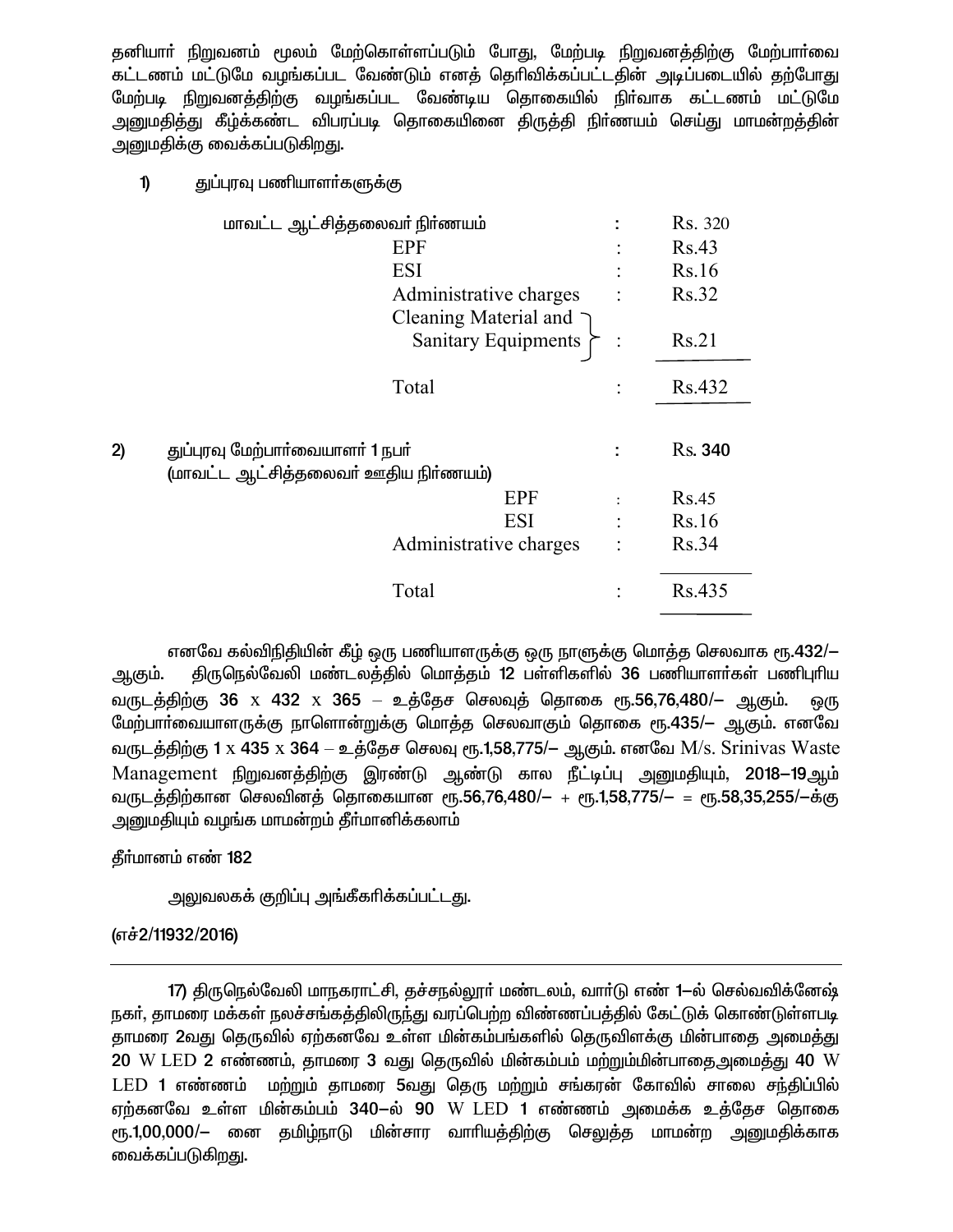### <u>அலுவலகக் குறிப்பு</u>

திருநெல்வேலி மாநகராட்சி, தச்சநல்லூா் மண்டலம், வாா்டு எண் 1—ல் செல்வவிக்னேஷ் நகர், தாமரை 2வது தெருவில் ஏற்கனவே உள்ள மின்கம்பங்களில் தெருவிளக்கு மின்பாதை அமைத்து 20 W LED 2 எண்ணம், தாமரை 3வது தெருவில் மின்கம்பம் மற்றும் மின்பாதை அமைத்து 40 W LED 1 எண்ணம் மற்றும் தாமரை 5வது தெரு மற்றும் சங்கரன் கோவில் சாலை சந்திப்பில் ஏற்கனவே உள்ள மின்கம்பம் 340—ல் 90 W LED 1 எண்ணம் அமைக்க உக்கேச  $\epsilon$ гђ. 1,00,000/ $-$ னை தமிழ்நாடு மின்சார வாரியத்திற்கு கொகை செலுக்க மாமன்றம் <u>அனுமதிக்கலாம்.</u>

#### தீர்மானம் எண் 183

அலுவலகக் குறிப்பு அங்கீகரிக்கப்பட்டது.

### (இ1/6067/2018–தச்சை)

**18)** திருநெல்வேலி மாநகராட்சி, பாளை மண்டலம், வார்டு எண் **18**, DRO Tank 1<sup>st</sup> Main Road-ல் Sub Collector இல்லம் மற்றும் D.C.Crime இல்லம் அமைந்துள்ள பகுதியில் தலஆய்வு செய்தபோது தெருவிளக்கு லைன் அமைத்து தெருவிளக்கு அமைக்க உத்தேசிக்கப்பட்டது. இந்த சாலையில் ஏற்கனவே உள்ள மின்கம்பங்களில் இரண்டு தெருவிளக்கு லைன் அமைக்கப்பட்டுள்ளதில் LED **20** W தெரு விளக்கு இரண்டு எண்ணங்கள் அமைக்கவும், இதே சாலையில் புதிதாக 5 மின்கம்பங்கள் மற்றும் தெருவிளக்கு லைன் அமைத்து 5  $\textrm{LED}$  20  $\textrm{W}$ விளக்குகள் அமைத்திடவும், மின்வாரிய பணிகள் மேற்கொள்ளவும், மின்வாரியம் மூலம் செலவுகள் உட்பட உத்தேச செலவினம் ரூ.2,00,000/-த்திற்கு மாமன்றத்தின் பார்வைக்கும் முடிவிற்கும் வைக்கப்படுகிறது.

### அலுவலகக் குறிப்பு

திருநெல்வேலி மாநகராட்சி, பாளை மண்டலம், வாா்டு எண் 18, DRO Tank 1 $^{\rm st}$  Main Road-ல் Sub Collector இல்லம் மற்றும் D.C.Crime இல்லம் அமைந்துள்ள பகுதியில் தலஆய்வு செய்து தெருவிளக்கு லைன் அமைத்து தெருவிளக்கு அமைக்க உத்தேசிக்கப்பட்டது. இந்த சாலையில் ஏற்கனவே உள்ள இரண்டு மின்கம்பங்களில் தெருவிளக்கு லைன் அமைக்கப்பட்டுள்ளதில் LED 20 W தெரு விளக்கு இரண்டு எண்ணங்கள் அமைக்கவும், இதே சாலையில் புகிகாக 5 மின்கம்பங்கள் மற்றும் தெருவிளக்கு லைன் அமைக்கு 5  $\textrm{LED}$  20  $\textrm{W}$ விளக்குகள் அமைத்திடவும், மின்வாரிய பணிகள் மேற்கொள்ளவும், மின்வாரியம் மூலம் செலவுகள் உட்பட உத்தேச செலவினம் ரூ.2,00,000/-த்திற்கு மாமன்றம் அனுமதி வழங்கலாம்.

### தீர்மானம் எண் 184

அலுவலகக் குறிப்பு அங்கீகரிக்கப்பட்டது.

(ந.க.எண் இ2/76/2019–பாளை)

19) திருநெல்வேலி மாநகராட்சி, திருநெல்வேலி மண்டல அலுவலகம், வார்டு எண் 52, குற்றாலரோடு, ஸ்ரீராம் நகர் பகுதியில் புதிய தெருவிளக்கு அமைக்க பொதுமக்கள் நலன் கருதி கேட்டுள்ளபடி மேற்படி பகுதியில் 20 வாட்ஸ் LED விளக்குகள் 18 எண்ணங்கள் அமைக்க விளக்குகளின் மதிப்பு மற்றும் மின்வாரிய மதிப்பீட்டு கட்டணம் உட்பட உத்தேச செலவினம் ரூ.3,00,000/— (ரூபாய் மூன்று லட்சம் மட்டும்) மாமன்றத்தின் அனுமதிக்கு வைக்கப்படுகிறது.

# அலுவலகக் குறிப்பு

மேற்படி பொருளில் குறிப்பிட்டுள்ளபடி புதிய தெருவிளக்கு 20 வாட்ஸ் LED விளக்குகள் 18 எண்ணங்கள் அமைக்க விளக்குகளின் மதிப்பு மற்றும் மின்வாரிய மதிப்பீட்டு கட்டணம் உட்பட உத்தேச செலவினம் ரூ.3,00,000/- (ரூபாய் மூன்று லட்சம் மட்டும்) மாமன்றம் அனுமதிக்கலாம்.